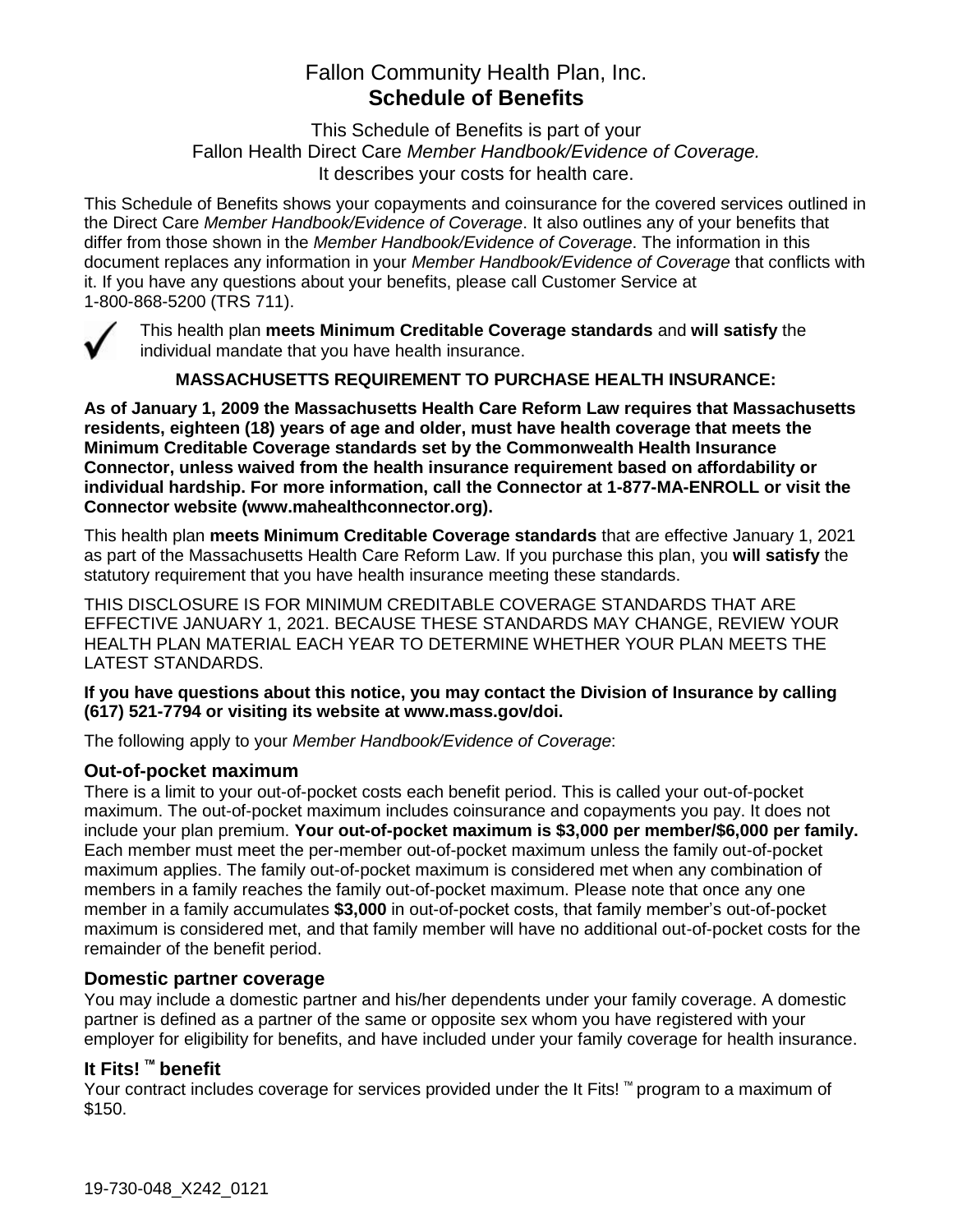#### **SmartShopper program**

Your contract includes coverage for services provided under the SmartShopper program. Please go to the Fallon Health website at www.fallonhealth.org and visit the member portal for details.

#### **Covered services**

The following chart shows your costs for covered services. These costs apply to the services in the **Description of benefits** section of your *Member Handbook/Evidence of Coverage*. In summary, your responsibilities are as follows: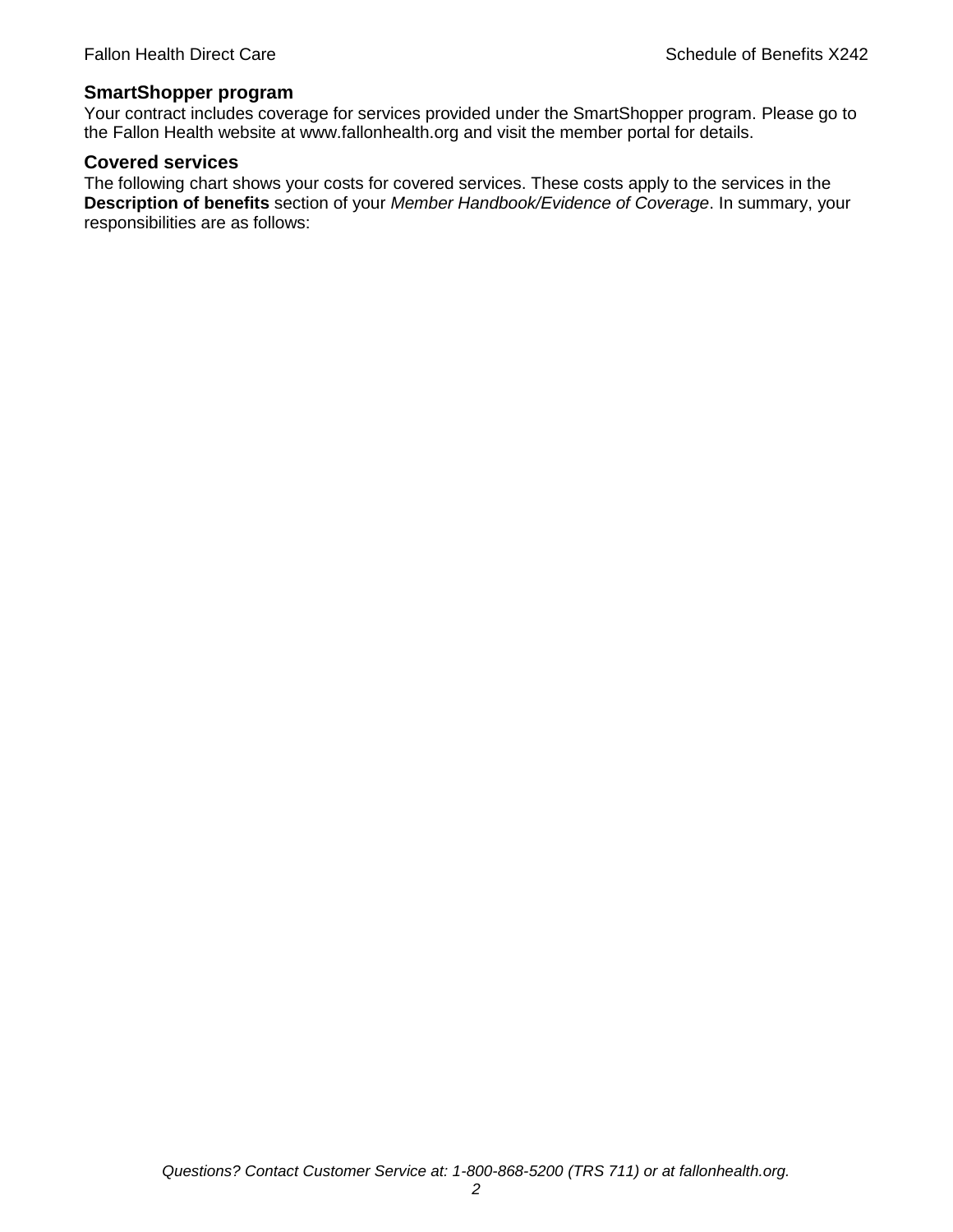|    | <b>Covered services</b>                                                                                                                        | <b>Benefits</b>                                     |
|----|------------------------------------------------------------------------------------------------------------------------------------------------|-----------------------------------------------------|
|    | <b>Ambulance services</b><br>1. Ambulance transportation for an emergency                                                                      | Covered in full                                     |
|    | 2. Ambulance transportation for non-emergency situations, when                                                                                 | Covered in full                                     |
|    | medically necessary                                                                                                                            |                                                     |
|    | <b>Autism services</b>                                                                                                                         |                                                     |
|    | Prior authorization required<br>1. Habilitative and rehabilitative care                                                                        | \$20 copayment per visit                            |
|    |                                                                                                                                                | Covered in full                                     |
|    | 2. Applied behavior analysis when supervised by a board certified<br>behavioral analyst                                                        |                                                     |
|    | 3. Therapeutic care, services including speech, physical and<br>occupational therapy                                                           | \$20 copayment per visit                            |
|    | Durable medical equipment and prosthetic/orthotic devices                                                                                      |                                                     |
|    | Referral and prior authorization required for most services<br>1. The purchase or rental of durable medical equipment and prosthetic/          | 20% coinsurance                                     |
|    | orthotic devices (including the fitting, preparing, repairing and                                                                              |                                                     |
|    | modifying of the appliance)                                                                                                                    |                                                     |
|    | 2. Scalp hair prosthesis (wigs) for individuals who have suffered hair<br>loss as a result of the treatment of any form of cancer or leukemia. | 20% coinsurance                                     |
|    | Coverage is provided for one scalp hair prosthetic (wig) per member                                                                            |                                                     |
|    | per benefit period when the prosthesis is determined to be medically<br>necessary by a plan physician and the plan.                            |                                                     |
|    | 3. Breast prosthesis that is medically necessary after a covered                                                                               | 20% coinsurance                                     |
|    | reconstructive surgery following a mastectomy                                                                                                  |                                                     |
|    | 4. Prosthetic limbs which replace, in whole or in part, an arm or leg                                                                          | 20% coinsurance                                     |
| 5. | Insulin pump and insulin pump supplies                                                                                                         | Covered in full                                     |
| 6. | <b>Breast pumps</b>                                                                                                                            | Covered in full                                     |
|    | 7. Up to \$2,000 per ear for hearing aid device only, every 36 months                                                                          | 20% coinsurance                                     |
|    | (must be 21 years of age or younger)<br>Related services and supplies for hearing aids (not subject to the                                     |                                                     |
|    | \$2,000 limit)                                                                                                                                 |                                                     |
|    | 8. Medical and surgical supplies                                                                                                               | Covered in full                                     |
|    | <b>Emergency and urgent care</b>                                                                                                               |                                                     |
| 1. | Emergency room visits                                                                                                                          | \$150 copayment per visit                           |
| 2. | Emergency room visits when you are admitted to an observation room                                                                             | Covered in full                                     |
| 3. | Urgent care visits in a doctor's office or at an urgent care facility                                                                          | \$40 copayment per visit                            |
| 4. | Emergency prescription medication provided out of the Direct Care<br>service area as part of an approved emergency treatment                   | Tier 1: \$10 copayment<br>Tier 2: \$25 copayment    |
|    |                                                                                                                                                | Tier 3: \$50 copayment                              |
|    |                                                                                                                                                | Tier 4: \$50 copayment<br>for up to a 14-day supply |
|    |                                                                                                                                                |                                                     |
| 5. | Telemedicine visits with physicians through Teladoc. Visits are<br>performed by phone, video, or mobile app.                                   | \$20 copayment per visit                            |
|    |                                                                                                                                                |                                                     |
|    |                                                                                                                                                |                                                     |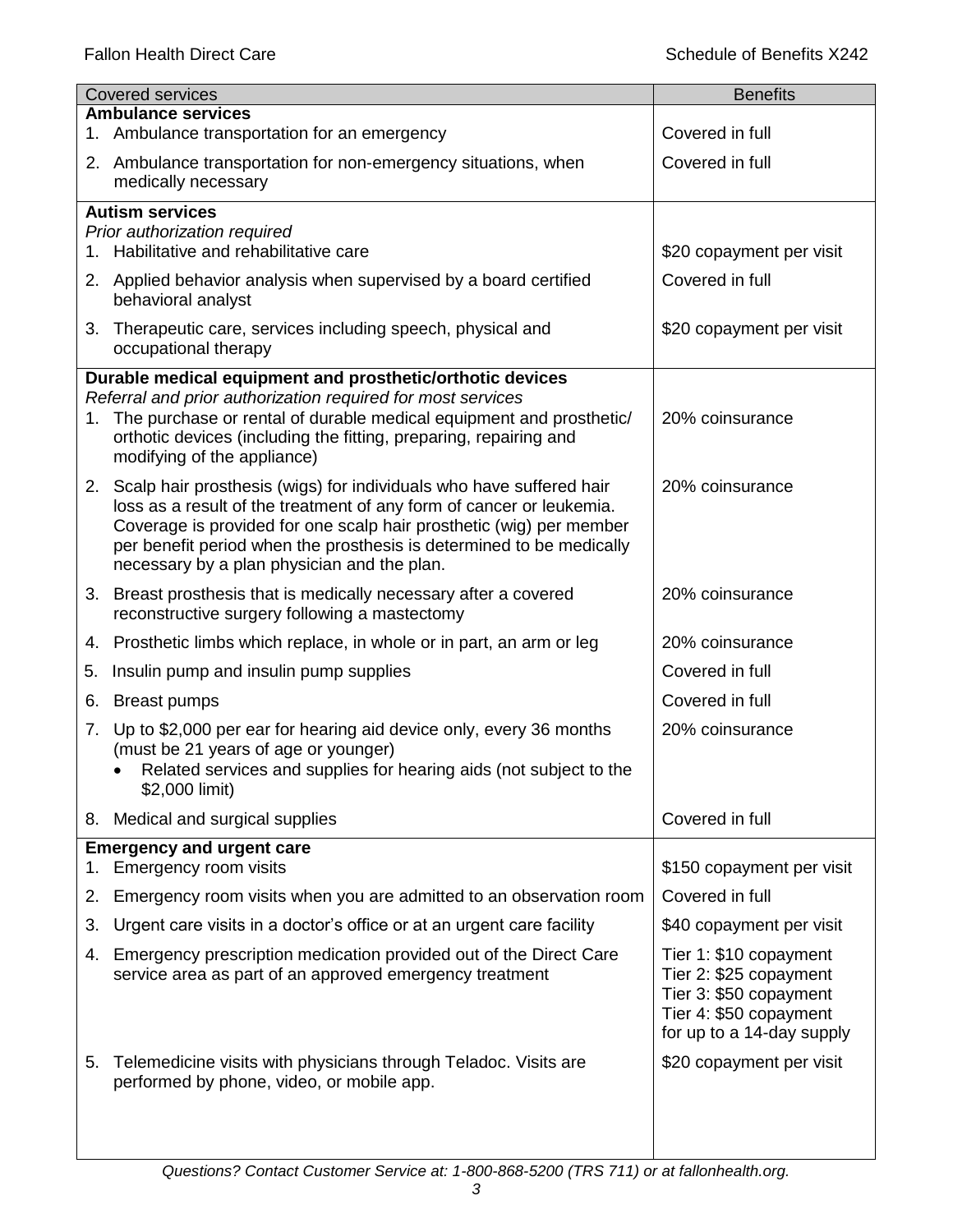| <b>Covered services</b>                                                                                                                                                                                                                                                                                                                                                                                                                | <b>Benefits</b>                                                       |
|----------------------------------------------------------------------------------------------------------------------------------------------------------------------------------------------------------------------------------------------------------------------------------------------------------------------------------------------------------------------------------------------------------------------------------------|-----------------------------------------------------------------------|
| <b>Enteral formulas and low protein foods</b><br>Referral and prior authorization required for enteral formulas<br>1. Enteral formulas, upon a physician's written order, for home use in the<br>treatment of malabsorption caused by Crohn's disease, ulcerative<br>colitis, gastroesophageal reflux, gastrointestinal motility, chronic<br>intestinal pseudo-obstruction, and inherited diseases of amino acids<br>and organic acids | Covered in full                                                       |
| 2. Food products that have been modified to be low in protein for<br>individuals with inherited diseases of amino acids and organic acids.<br>You may be required to purchase these products over the counter<br>and submit claims to the plan for reimbursement.                                                                                                                                                                      | Covered in full                                                       |
| Home health care services                                                                                                                                                                                                                                                                                                                                                                                                              |                                                                       |
| Prior authorization required<br>1. Part-time or intermittent skilled nursing care and physical therapy<br>provided in your home by a home health agency                                                                                                                                                                                                                                                                                | Covered in full                                                       |
| 2. Additional services and supplies that are determined to be a medically<br>necessary component of skilled nursing care and physical therapy                                                                                                                                                                                                                                                                                          | Covered in full                                                       |
| 3. Home dialysis services and non-durable medical supplies                                                                                                                                                                                                                                                                                                                                                                             | Covered in full                                                       |
| <b>Hospice care services</b><br>Referral and prior authorization required                                                                                                                                                                                                                                                                                                                                                              | Covered in full                                                       |
| <b>Hospital inpatient services</b>                                                                                                                                                                                                                                                                                                                                                                                                     |                                                                       |
| Referral and prior authorization required<br>1. Inpatient hospital services including room and board in a semiprivate<br>room and the services and supplies that would ordinarily be furnished<br>to you while you are an inpatient                                                                                                                                                                                                    | \$500 copayment per<br>admission                                      |
| Infertility/assisted reproductive technology (art) services*                                                                                                                                                                                                                                                                                                                                                                           |                                                                       |
| Referral and prior authorization required (unless provided by a Reliant                                                                                                                                                                                                                                                                                                                                                                |                                                                       |
| Medical Group specialist and you have a Reliant Medical Group PCP)<br>1. Office visits for the consultation, evaluation and diagnosis of fertility                                                                                                                                                                                                                                                                                     | \$20 copayment per visit<br>with a PCP and certain<br>other providers |
|                                                                                                                                                                                                                                                                                                                                                                                                                                        | \$40 copayment per visit<br>with a specialist                         |
| Diagnostic laboratory services<br>2.                                                                                                                                                                                                                                                                                                                                                                                                   | Covered in full                                                       |
| Diagnostic X-ray services<br>3.                                                                                                                                                                                                                                                                                                                                                                                                        | Covered in full                                                       |
| Artificial insemination, such as intrauterine insemination (IUI)<br>4.                                                                                                                                                                                                                                                                                                                                                                 | Covered in full                                                       |
| Assisted reproductive technologies* except for those services listed<br>5.<br>below                                                                                                                                                                                                                                                                                                                                                    | Covered in full                                                       |
| 6. Assisted reproductive technologies for:<br>• In vitro fertilization (IVF-ET)<br>• Gamete intrafallopian transfer (GIFT)<br>• Zygote intrafallopian transfer (ZIFT)                                                                                                                                                                                                                                                                  | \$250 copayment per<br>procedure                                      |
|                                                                                                                                                                                                                                                                                                                                                                                                                                        |                                                                       |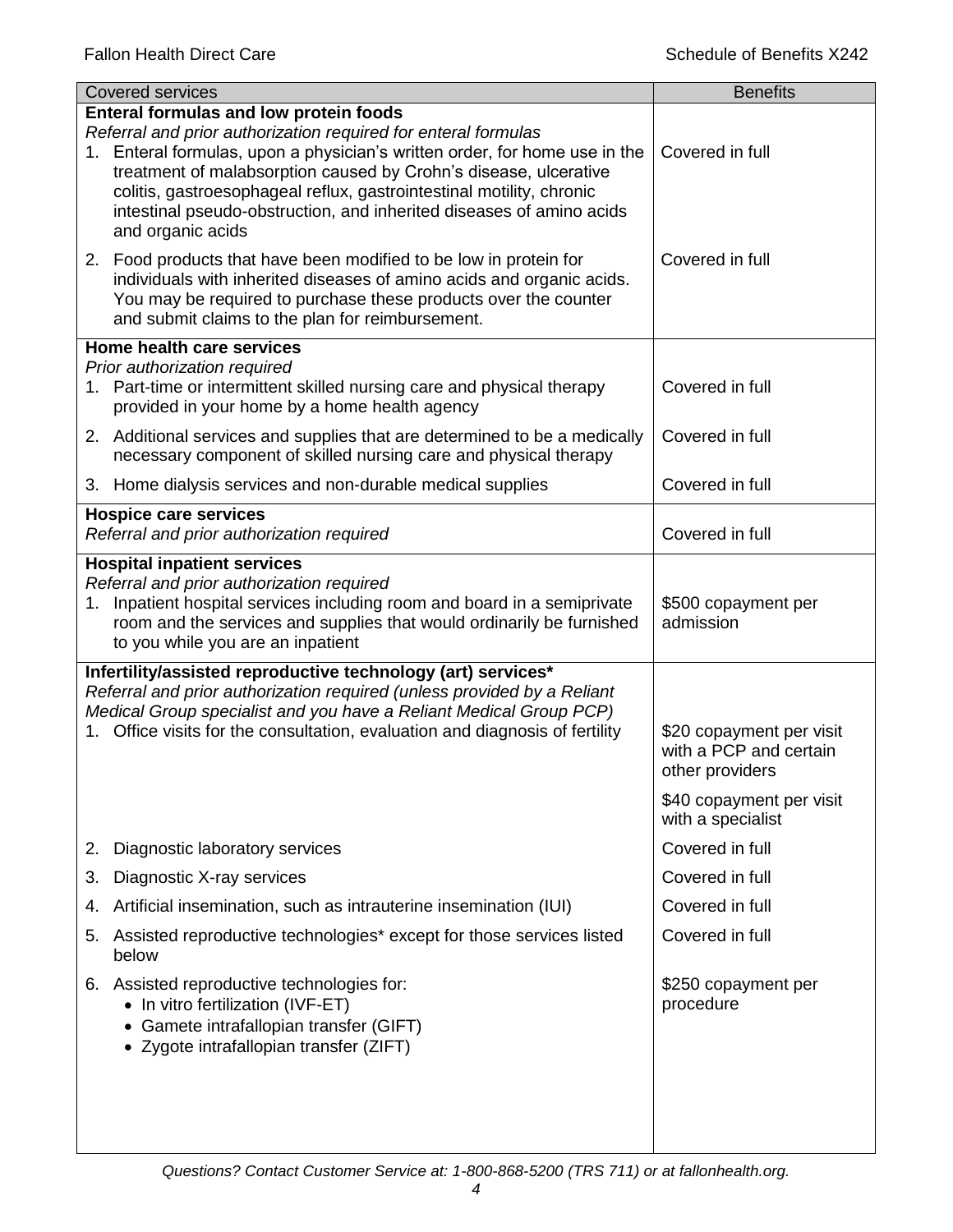| <b>Covered services</b>                                                                                                                                                                                                                                                                                                                                                                                                                                                                                                                                                                                                                                                                                                                                                                                                                                                                                                                                                                                                                                                                                                                         | <b>Benefits</b>                                 |
|-------------------------------------------------------------------------------------------------------------------------------------------------------------------------------------------------------------------------------------------------------------------------------------------------------------------------------------------------------------------------------------------------------------------------------------------------------------------------------------------------------------------------------------------------------------------------------------------------------------------------------------------------------------------------------------------------------------------------------------------------------------------------------------------------------------------------------------------------------------------------------------------------------------------------------------------------------------------------------------------------------------------------------------------------------------------------------------------------------------------------------------------------|-------------------------------------------------|
| Infertility/assisted reproductive technology (art) services*, continued                                                                                                                                                                                                                                                                                                                                                                                                                                                                                                                                                                                                                                                                                                                                                                                                                                                                                                                                                                                                                                                                         |                                                 |
| 7. Sperm, egg, and/or inseminated egg procurement, assisted hatching,<br>cryopreservation, processing and banking for plan members in active<br>infertility treatment, to the extent that such costs are not covered by<br>the donor's insurer                                                                                                                                                                                                                                                                                                                                                                                                                                                                                                                                                                                                                                                                                                                                                                                                                                                                                                  | Covered in full                                 |
| * See the Description of benefits section of your Member<br>Handbook/Evidence of Coverage for a list of covered infertility/ART<br>services.                                                                                                                                                                                                                                                                                                                                                                                                                                                                                                                                                                                                                                                                                                                                                                                                                                                                                                                                                                                                    |                                                 |
| <b>Maternity services</b><br>1. Obstetrical services including prenatal, childbirth, postnatal and<br>postpartum care                                                                                                                                                                                                                                                                                                                                                                                                                                                                                                                                                                                                                                                                                                                                                                                                                                                                                                                                                                                                                           | Prenatal: \$20 copayment<br>(first visit only)  |
|                                                                                                                                                                                                                                                                                                                                                                                                                                                                                                                                                                                                                                                                                                                                                                                                                                                                                                                                                                                                                                                                                                                                                 | Postnatal: \$20 copayment<br>per visit          |
| Inpatient maternity and newborn child care for a minimum of 48 hours of<br>2.<br>care following a vaginal delivery, or 96 hours of care following a<br>Caesarean section delivery, including the charges for the following<br>services when provided during an inpatient maternity admission:<br>childbirth, nursery charges, circumcision, routine examination, hearing<br>screening and medically necessary treatments of congenital defects,<br>birth abnormalities or premature birth. The covered length of stay may be<br>reduced if the mother and the attending physician agree upon an earlier<br>discharge. If you or your newborn are discharged earlier, you are<br>covered for home visits, parent education, assistance and training in<br>breast or bottle feeding and the performance of any necessary and<br>appropriate clinical tests; provided, however that the first home visit shall<br>be conducted by a registered nurse, physician or certified nurse midwife;<br>and provided further, that any subsequent home visit determined to be<br>clinically necessary shall be provided by a licensed health care provider. | \$500 copayment per<br>admission                |
| (Fallon Health members are eligible for childbirth classes (refresher class or<br>siblings class))                                                                                                                                                                                                                                                                                                                                                                                                                                                                                                                                                                                                                                                                                                                                                                                                                                                                                                                                                                                                                                              | Covered in full through<br>member reimbursement |
|                                                                                                                                                                                                                                                                                                                                                                                                                                                                                                                                                                                                                                                                                                                                                                                                                                                                                                                                                                                                                                                                                                                                                 |                                                 |
|                                                                                                                                                                                                                                                                                                                                                                                                                                                                                                                                                                                                                                                                                                                                                                                                                                                                                                                                                                                                                                                                                                                                                 |                                                 |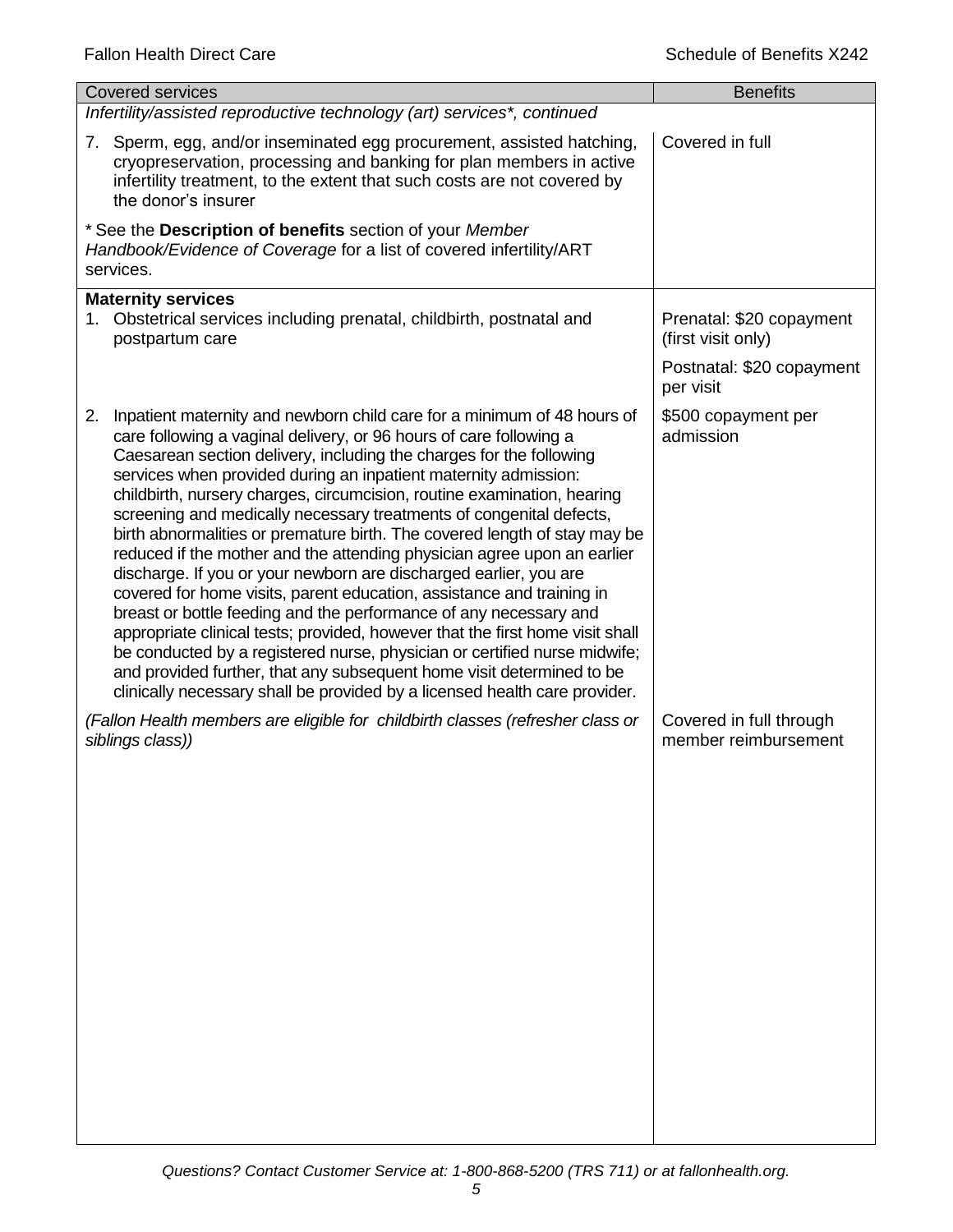|    | <b>Covered services</b>                                                                                                                                                                                                                                                                                                                                    | <b>Benefits</b>          |  |
|----|------------------------------------------------------------------------------------------------------------------------------------------------------------------------------------------------------------------------------------------------------------------------------------------------------------------------------------------------------------|--------------------------|--|
|    | Mental health and substance use services                                                                                                                                                                                                                                                                                                                   |                          |  |
|    | <b>Inpatient services</b><br>Prior authorization required                                                                                                                                                                                                                                                                                                  |                          |  |
|    | 1. Inpatient hospital care for as many days as your condition requires,<br>including room and board and the services and supplies that would<br>ordinarily be furnished to you while you are an inpatient. These<br>include, but are not limited to, individual, family and group therapy,<br>pharmacological therapy, and diagnostic laboratory services. | Covered in full          |  |
|    | Note: Prior authorization will not be required for behavioral health<br>inpatient admission immediately following an emergency room visit.                                                                                                                                                                                                                 |                          |  |
|    | <b>Intermediate services</b>                                                                                                                                                                                                                                                                                                                               |                          |  |
|    | Prior authorization required<br>Intermediate services include but are not limited to:<br>1. Acute and other residential treatment: Mental health services provided<br>in a 24-hour setting therapeutic environments                                                                                                                                        | Covered in full          |  |
|    | 2. Clinically managed detoxification services: 24 hour, 7 days a week,<br>clinically managed de-tox services in a licensed non-hospital setting<br>that include 24 hour per day supervision                                                                                                                                                                | Covered in full          |  |
|    | 3. Partial Hospitalization: Short-term day/evening mental health<br>programming available 5 to 7 days per week                                                                                                                                                                                                                                             | \$20 copayment per visit |  |
|    | 4. Intensive outpatient programs: Multimodal, inter-disciplinary,<br>structured behavioral health treatment provided 2-3 hours per day,<br>multiple days per week                                                                                                                                                                                          | \$20 copayment per visit |  |
|    | 5. Day treatment: Program encompasses some portion of the day or<br>week rather than a weekly visit                                                                                                                                                                                                                                                        | \$20 copayment per visit |  |
|    | 6. Crisis Stabilization: Short-term psychiatric treatment in a structured,<br>community based therapeutic environments                                                                                                                                                                                                                                     | \$20 copayment per visit |  |
|    | 7. In-home therapy services                                                                                                                                                                                                                                                                                                                                | \$20 copayment per visit |  |
|    | Intermediate services for children and adolescents under the age of 19<br>1. Community-based acute treatment                                                                                                                                                                                                                                               | Covered in full          |  |
| 2. | Intensive community-based treatment                                                                                                                                                                                                                                                                                                                        | Covered in full          |  |
| 3. | Intensive Care Coordination                                                                                                                                                                                                                                                                                                                                | Covered in full          |  |
| 4. | Family Stabilization Team (also referred to as In-Home Therapy)                                                                                                                                                                                                                                                                                            | Covered in full          |  |
| 5. | In-home Behavioral Services                                                                                                                                                                                                                                                                                                                                | Covered in full          |  |
| 6. | Mobile Crisis Intervention (services available up to seven days).<br>Prior authorization not required.                                                                                                                                                                                                                                                     | Covered in full          |  |
|    | 7. Family support and training                                                                                                                                                                                                                                                                                                                             | Covered in full          |  |
| 8. | Therapeutic mentoring services                                                                                                                                                                                                                                                                                                                             | Covered in full          |  |
| 1. | <b>Outpatient services</b><br>Outpatient office visits, including individual, group or family therapy.                                                                                                                                                                                                                                                     | \$20 copayment per visit |  |
|    | 2. Psychopharmacological services, such as visits with a physician to<br>review, monitor and adjust the levels of prescription medication to<br>treat a mental condition. Prior authorization required.                                                                                                                                                    | \$20 copayment per visit |  |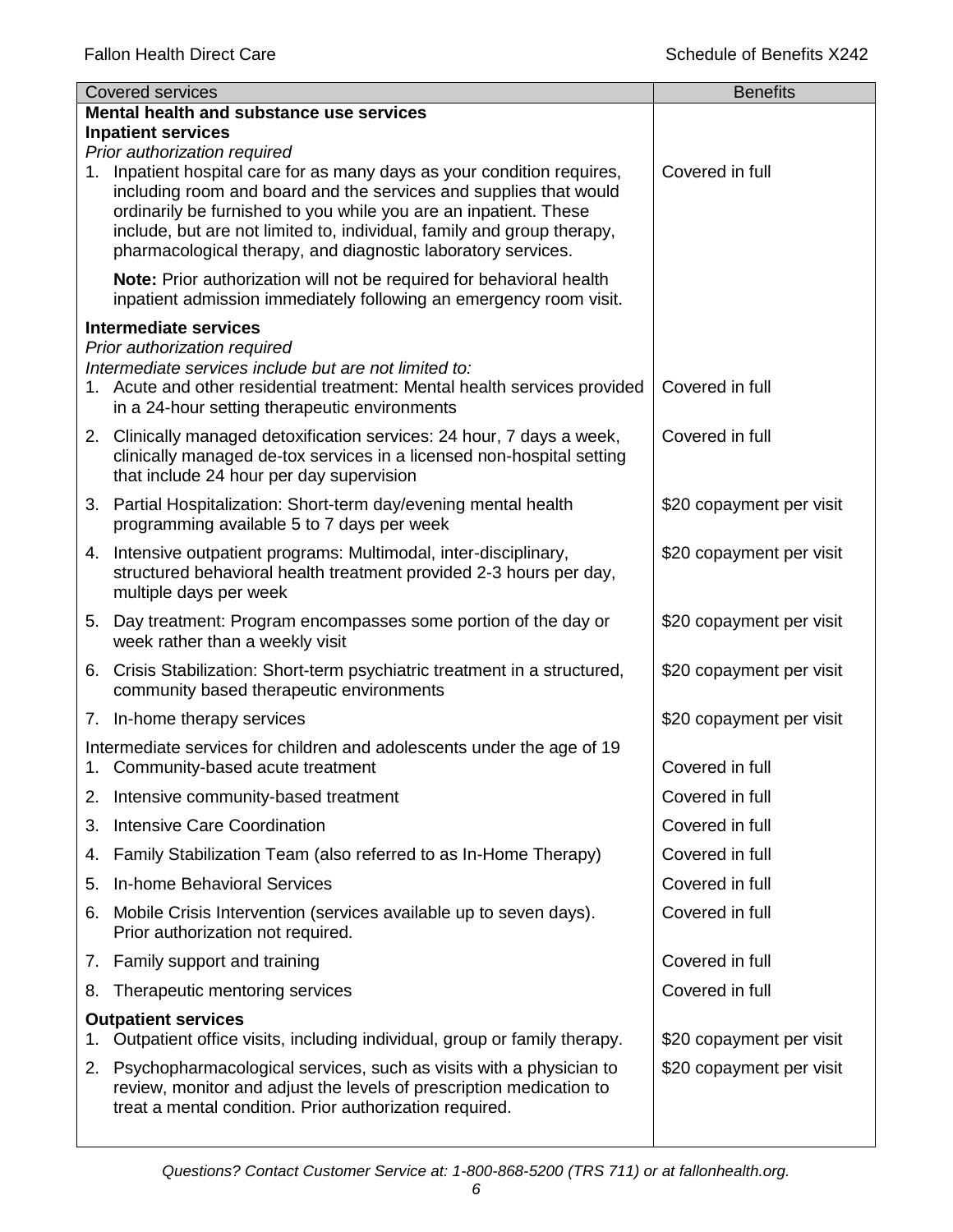| <b>Covered services</b>                                                                                                                                                                                                                                                                                                                                                                    | <b>Benefits</b>                                                         |  |  |
|--------------------------------------------------------------------------------------------------------------------------------------------------------------------------------------------------------------------------------------------------------------------------------------------------------------------------------------------------------------------------------------------|-------------------------------------------------------------------------|--|--|
| Mental health and substance use services, continued                                                                                                                                                                                                                                                                                                                                        |                                                                         |  |  |
| 3. Neuropsychological assessment services when medically necessary.<br>Prior authorization required.                                                                                                                                                                                                                                                                                       | \$20 copayment per visit                                                |  |  |
| Note: Effective for plan years beginning on or after October 1, 2015,<br>Massachusetts state law (Chapter 258 of the Acts of 2014) restricts the<br>circumstances in which insurers may require prior authorization for<br>substance use services. We will not require prior authorization for<br>substance use services in any circumstances where this is not allowed by<br>Chapter 258. |                                                                         |  |  |
| <b>Office visits and outpatient services</b>                                                                                                                                                                                                                                                                                                                                               |                                                                         |  |  |
| 1. Office visits, to diagnose or treat an illness or an injury<br>Telehealth visits done via a secure, real time Telemedicine<br>$\bullet$                                                                                                                                                                                                                                                 | \$20 copayment per visit<br>with a PCP and certain<br>other providers   |  |  |
| platform which is inclusive of both an audio and visual<br>component.                                                                                                                                                                                                                                                                                                                      | \$40 copayment per visit<br>with a specialist                           |  |  |
| 2. A second opinion, upon your request, with another plan provider                                                                                                                                                                                                                                                                                                                         | \$20 copayment per visit<br>with a PCP and certain<br>other providers   |  |  |
|                                                                                                                                                                                                                                                                                                                                                                                            | \$40 copayment per visit<br>with a specialist                           |  |  |
| 3. Certain drugs covered under medical benefits, and that are ordered,<br>supplied and administered by a plan provider                                                                                                                                                                                                                                                                     | Covered in full                                                         |  |  |
| 4. Allergy injections                                                                                                                                                                                                                                                                                                                                                                      | Covered in full                                                         |  |  |
| Radiation therapy and Chemotherapy<br>5.                                                                                                                                                                                                                                                                                                                                                   | Covered in full                                                         |  |  |
| Respiratory therapy<br>6.                                                                                                                                                                                                                                                                                                                                                                  | Covered in full                                                         |  |  |
| Hormone replacement services in the doctor's office for<br>7.<br>perimenopausal or postmenopausal women                                                                                                                                                                                                                                                                                    | \$20 copayment per visit                                                |  |  |
| Diagnostic lab services ordered by a plan provider, in relation to a<br>8.<br>covered office visit                                                                                                                                                                                                                                                                                         | Covered in full                                                         |  |  |
| 9. Diagnostic X-ray services ordered by a plan provider, in relation to a<br>covered office visit                                                                                                                                                                                                                                                                                          | Covered in full                                                         |  |  |
| 10. Other diagnostic services including but not limited to, EKG,<br>endoscopy, colonoscopy and ultrasound                                                                                                                                                                                                                                                                                  | Covered in full                                                         |  |  |
| 11. High-tech imaging services, including but not limited to, MRI/MRA,<br>CT/CTA, PET scans and nuclear cardiology imaging. Limited to one<br>copayment per day when performed at the same facility for the same<br>diagnosis. (Prior authorization required.)                                                                                                                             | \$150 copayment per MRI,<br>CT, PET scan or nuclear<br>cardiology image |  |  |
| 12. Chiropractic services for acute musculoskeletal conditions. The<br>condition must be new or an acute exacerbation of a previous<br>condition. Chiropractic services will be covered as medically<br>necessary.                                                                                                                                                                         | \$20 copayment per visit                                                |  |  |
| Outpatient lab tests and x-rays                                                                                                                                                                                                                                                                                                                                                            | See Diagnostic lab, x-ray<br>and high-tech imaging<br>services          |  |  |
| 13. Outpatient renal dialysis at a plan-designated center or continuous<br>ambulatory peritoneal dialysis                                                                                                                                                                                                                                                                                  | Covered in full                                                         |  |  |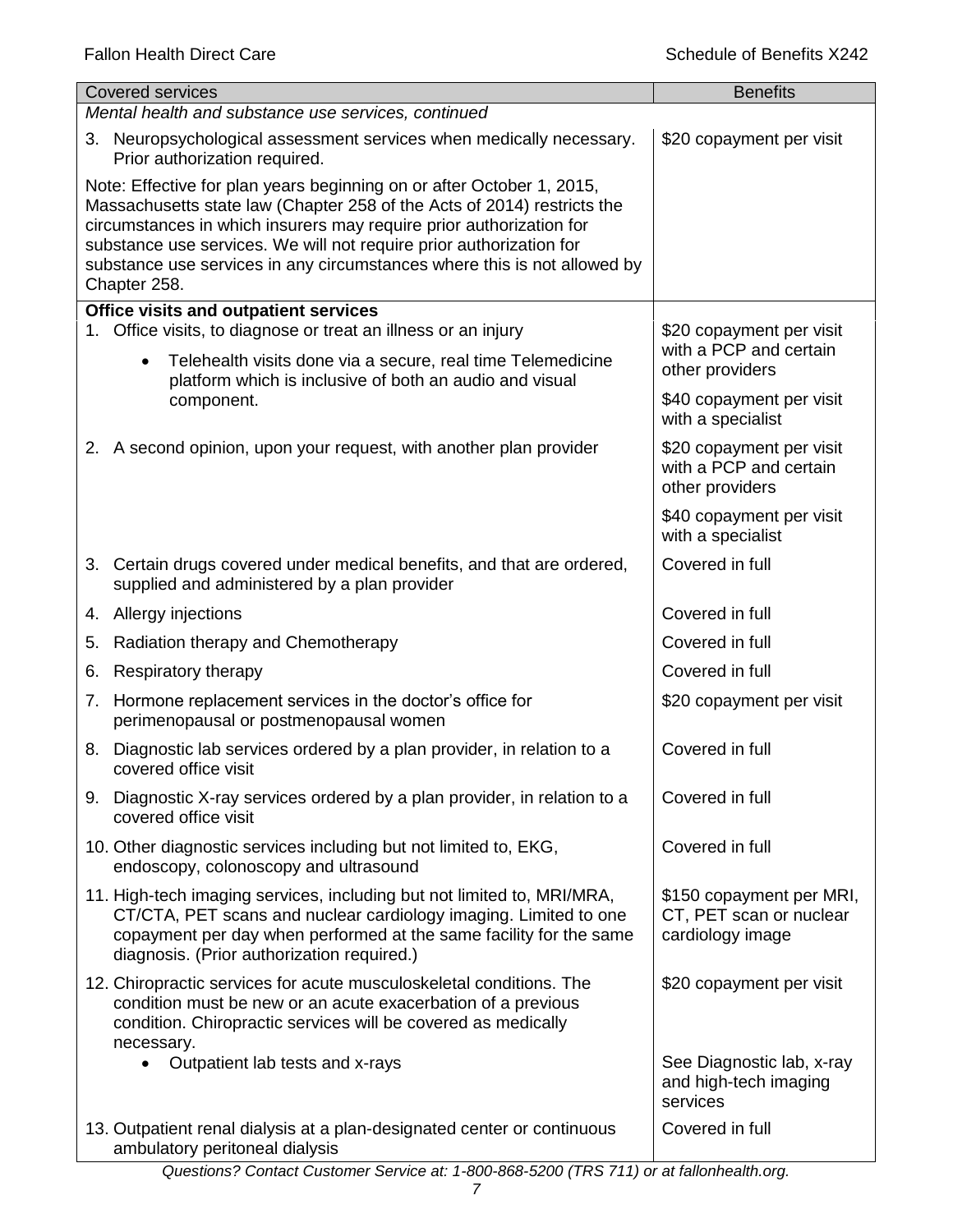| <b>Covered services</b>                                                                                                                                                                                                     | <b>Benefits</b>                                                                                                         |
|-----------------------------------------------------------------------------------------------------------------------------------------------------------------------------------------------------------------------------|-------------------------------------------------------------------------------------------------------------------------|
| Office visits and outpatient services, continued                                                                                                                                                                            |                                                                                                                         |
| 14. Diabetes outpatient self-management training and education,<br>including medical nutrition therapy, provided by a certified diabetes<br>health care provider                                                            | \$20 copayment per visit                                                                                                |
| 15. Laboratory tests necessary for the diagnosis or treatment of diabetes,<br>including glycosylated hemoglobin, or HbAlc, tests, and<br>urinary/protein/microalbumin and lipid profiles                                    | Covered in full                                                                                                         |
| 16. Medical social services provided to assist you in adjustment to your or<br>your family member's illness. This includes assessment, counseling,<br>consultation and assistance in accessing community resources.         | \$20 copayment per visit                                                                                                |
| 17. Outpatient surgery, anesthesia and the medically necessary<br>preoperative and postoperative care related to the surgery                                                                                                | \$250 copayment per<br>surgery when provided in<br>a hospital outpatient, day<br>surgery or ambulatory care<br>facility |
| 18. Visit to a contracted limited service clinic. Services are provided for a<br>variety of common illnesses, including, but not limited to:<br>strep throat                                                                | \$20 copayment per visit                                                                                                |
| ear, eyes, sinus, bladder and bronchial infections<br>minor skin conditions (e.g. sunburn, cold sores)                                                                                                                      |                                                                                                                         |
| 19. Podiatry care                                                                                                                                                                                                           |                                                                                                                         |
| Outpatient lab tests and x-rays                                                                                                                                                                                             | See Diagnostic lab, x-ray<br>and imaging services                                                                       |
| Outpatient surgical services                                                                                                                                                                                                | See Outpatient surgery                                                                                                  |
| Outpatient medical care                                                                                                                                                                                                     | See Office visits                                                                                                       |
| Oral surgery and related services<br>Referral and prior authorization required (except for extraction of<br>impacted teeth or lingual frenectomy)<br>1. Removal or exposure of impacted teeth, including both hard and soft | \$40 copayment per visit                                                                                                |
| tissue impactions, or an evaluation for this procedure                                                                                                                                                                      |                                                                                                                         |
| 2. Surgical treatments of cysts, affecting the teeth or gums, that must be<br>rendered by a plan oral surgeon                                                                                                               | \$40 copayment per visit                                                                                                |
| Treatment of fractures of the jaw bone (mandible) or any facial bone<br>3.                                                                                                                                                  | \$40 copayment per visit                                                                                                |
| 4. Evaluation and surgery for the treatment of temporomandibular joint<br>disorder when a medical condition is diagnosed, or for surgery related<br>to the jaw or any structure connected to the jaw                        | \$40 copayment per visit                                                                                                |
| 5. Extraction of teeth in preparation for radiation treatment of the head or<br>neck                                                                                                                                        | \$40 copayment per visit                                                                                                |
| Surgical treatment related to cancer<br>6.                                                                                                                                                                                  | \$40 copayment per visit                                                                                                |
|                                                                                                                                                                                                                             |                                                                                                                         |
|                                                                                                                                                                                                                             |                                                                                                                         |
|                                                                                                                                                                                                                             |                                                                                                                         |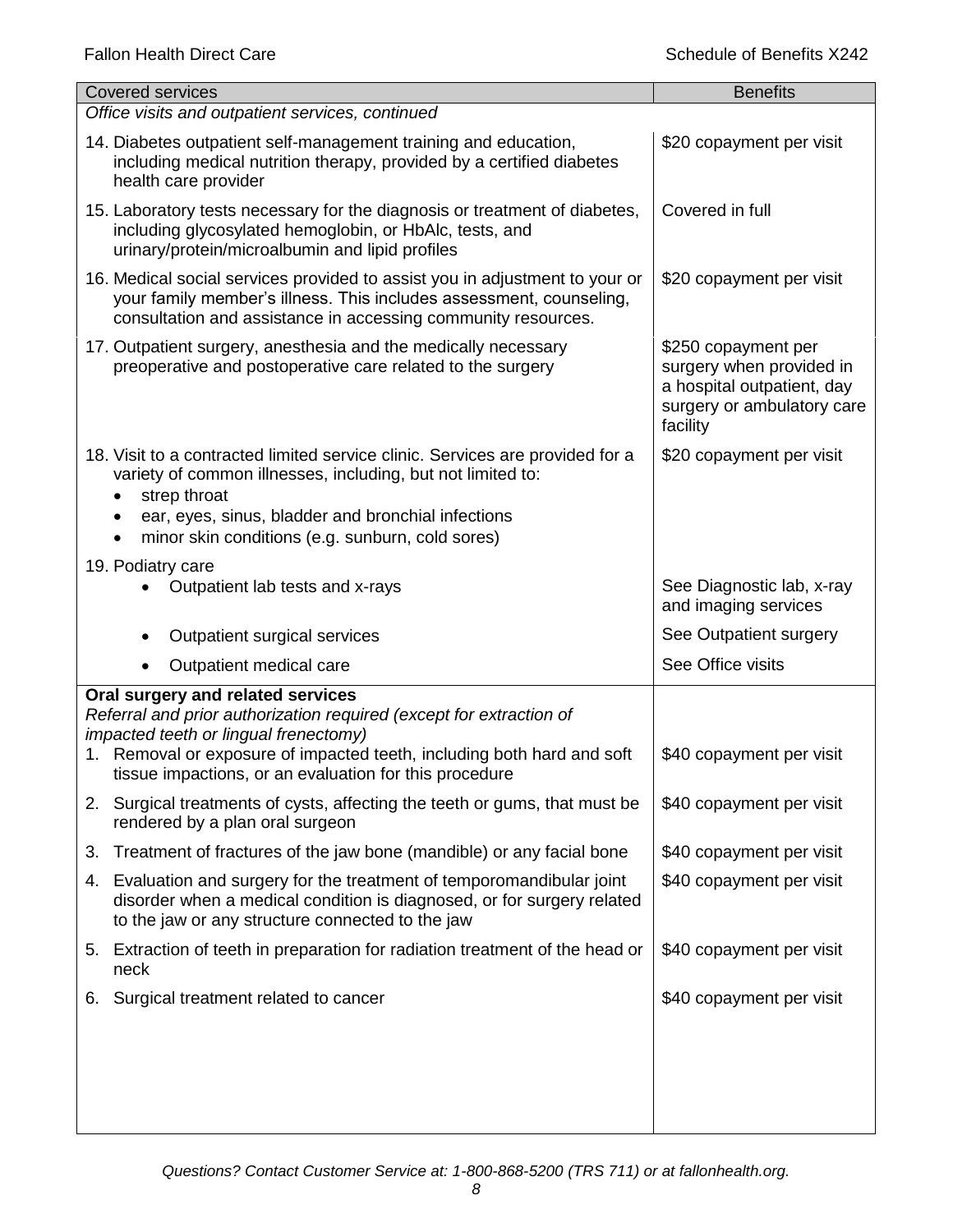| <b>Covered services</b>                                                                                                                                                                                                                                                                                                                               | <b>Benefits</b>                                                                                                          |  |  |
|-------------------------------------------------------------------------------------------------------------------------------------------------------------------------------------------------------------------------------------------------------------------------------------------------------------------------------------------------------|--------------------------------------------------------------------------------------------------------------------------|--|--|
| Oral surgery and related services, continued                                                                                                                                                                                                                                                                                                          |                                                                                                                          |  |  |
| 7. Emergency medical care, such as, to relieve pain and stop bleeding<br>as a result of accidental injury to sound natural teeth or tissues, when<br>provided as soon as medically possible after the injury. This does not<br>include restorative or other dental services. No referral or<br>authorization is required. Go to the closest provider. | \$20 copayment per visit to<br>a physician's or dentist's<br>office<br>\$150 copayment per visit<br>to an emergency room |  |  |
| Note: See Office visits and outpatient services for diagnostic lab and<br>X-ray services.                                                                                                                                                                                                                                                             |                                                                                                                          |  |  |
| <b>Organ transplants</b><br>Referral and prior authorization required<br>1. Office visits related to the transplant                                                                                                                                                                                                                                   | \$20 copayment per visit<br>with a PCP and certain<br>other providers                                                    |  |  |
|                                                                                                                                                                                                                                                                                                                                                       | \$40 copayment per visit<br>with a specialist                                                                            |  |  |
| 2. Inpatient hospital services, including room and board in a semiprivate<br>room and the services and supplies that would ordinarily be furnished<br>to you while you are an inpatient                                                                                                                                                               | \$500 copayment per<br>admission                                                                                         |  |  |
| 3. Human leukocyte antigen (HLA) or histocompatability locus antigen<br>testing for A, B or DR antigens, or any combination thereof, necessary<br>to establish bone marrow transplant donor suitability of a member                                                                                                                                   | Covered in full                                                                                                          |  |  |
| <b>Pediatric dental services</b><br>(for members under the age of 19)                                                                                                                                                                                                                                                                                 | See Addendum: Pediatric<br><b>Dental Services</b>                                                                        |  |  |
| <b>Pediatric vision services</b><br>(for members under the age of 19)                                                                                                                                                                                                                                                                                 | See Addendum: Pediatric<br><b>Vision Services</b>                                                                        |  |  |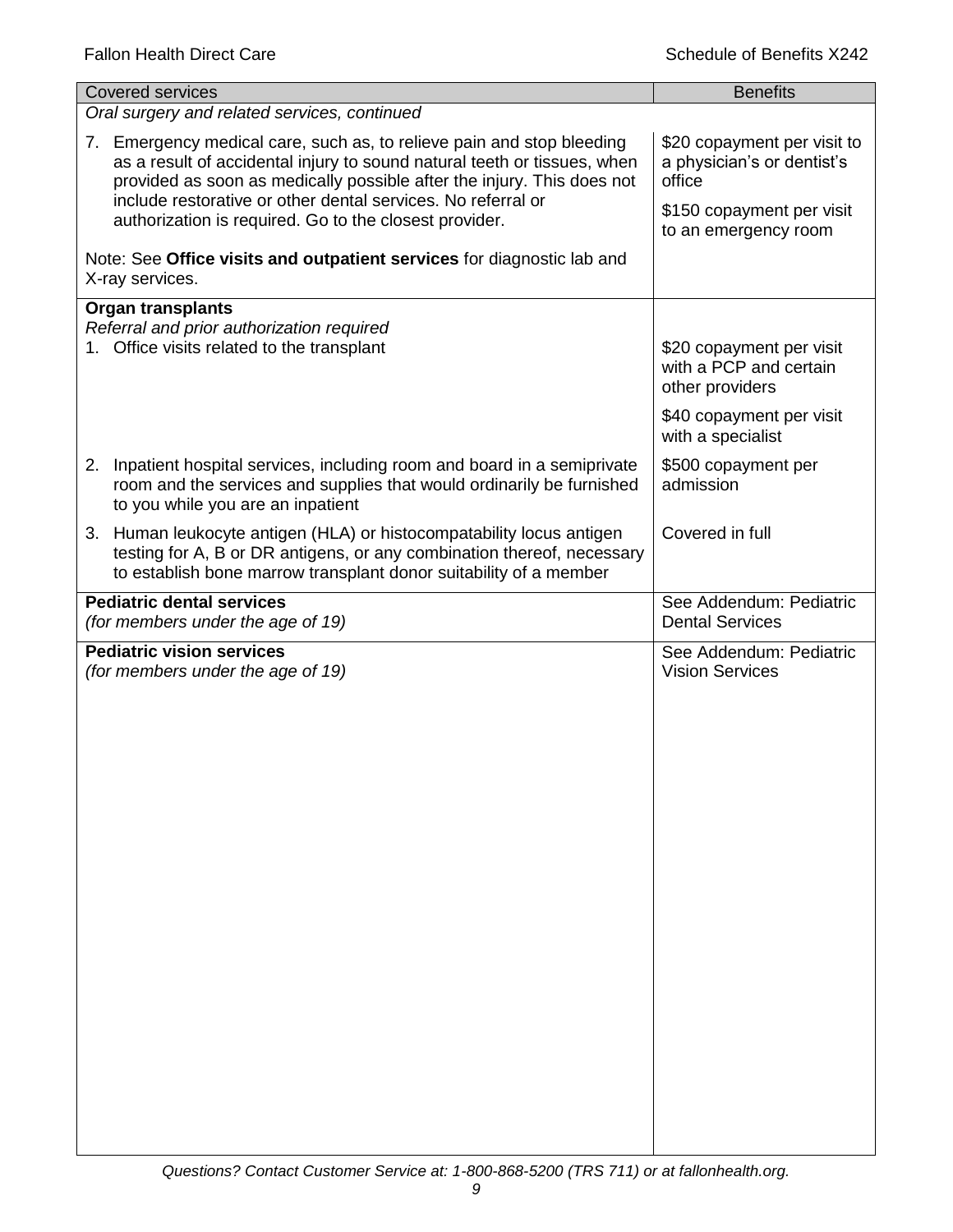| <b>Covered services</b>                                                    | <b>Benefits</b>                                    |
|----------------------------------------------------------------------------|----------------------------------------------------|
| <b>Prescription drugs</b>                                                  |                                                    |
| Covered prescription items:                                                | Network pharmacy:                                  |
| • Prescription medication                                                  | Tier 1: \$10 copayment                             |
| • Prescription contraceptive drugs and devices*                            | Tier 2: \$25 copayment                             |
| • Hormone replacement therapy for peri- and post-menopausal                | Tier 3: \$50 copayment                             |
| women                                                                      | Tier 4: \$50 copayment                             |
| • Injectable agents (self-administered**)                                  | for up to a 30-day supply                          |
| · Insulin                                                                  |                                                    |
| • Syringes (including insulin syringes) or needles when medically          | Mail-order pharmacy:                               |
| necessary                                                                  | Tier 1: \$20 copayment                             |
| • Supplies for the treatment of diabetes, as required by state law,        | Tier 2: \$50 copayment                             |
| including:                                                                 | Tier 3: \$150 copayment<br>Tier 4: \$150 copayment |
| blood glucose monitoring strips                                            | for up to a 90-day supply                          |
| urine glucose strips                                                       |                                                    |
| lancets<br>$\qquad \qquad -$                                               |                                                    |
| ketone strips<br>$\overline{\phantom{0}}$                                  |                                                    |
| • Special medical formulas to treat certain metabolic disorders            |                                                    |
| required by state law (prior authorization required).                      |                                                    |
| *Generic prescription contraceptive drugs and devices are covered in full. |                                                    |
| Brand name prescription contraceptive drugs and devices with no generic    |                                                    |
| equivalent are covered in full (prior authorization required).             |                                                    |
|                                                                            |                                                    |
| ** Injectables administered in the doctor's office or under other          |                                                    |
| professional supervision are covered as a medical benefit.                 |                                                    |
| Orally administered anticancer medications used to kill or slow the growth | Covered in full                                    |
| of cancerous cells                                                         |                                                    |
| Certain medications cannot be limited to a 30-day supply due to            |                                                    |
| manufacturer packaging, for example, a prefilled syringe. In these cases,  |                                                    |
| you will be charged the applicable copay/coinsurance based on the actual   |                                                    |
| day supply.                                                                |                                                    |
| Note: Medical and surgical supplies obtained through a pharmacy may        |                                                    |
| have a drug prescription benefit cost-sharing applied.                     |                                                    |
|                                                                            |                                                    |
|                                                                            |                                                    |
|                                                                            |                                                    |
|                                                                            |                                                    |
|                                                                            |                                                    |
|                                                                            |                                                    |
|                                                                            |                                                    |
|                                                                            |                                                    |
|                                                                            |                                                    |
|                                                                            |                                                    |
|                                                                            |                                                    |
|                                                                            |                                                    |
|                                                                            |                                                    |
|                                                                            |                                                    |
|                                                                            |                                                    |
|                                                                            |                                                    |
|                                                                            |                                                    |
|                                                                            |                                                    |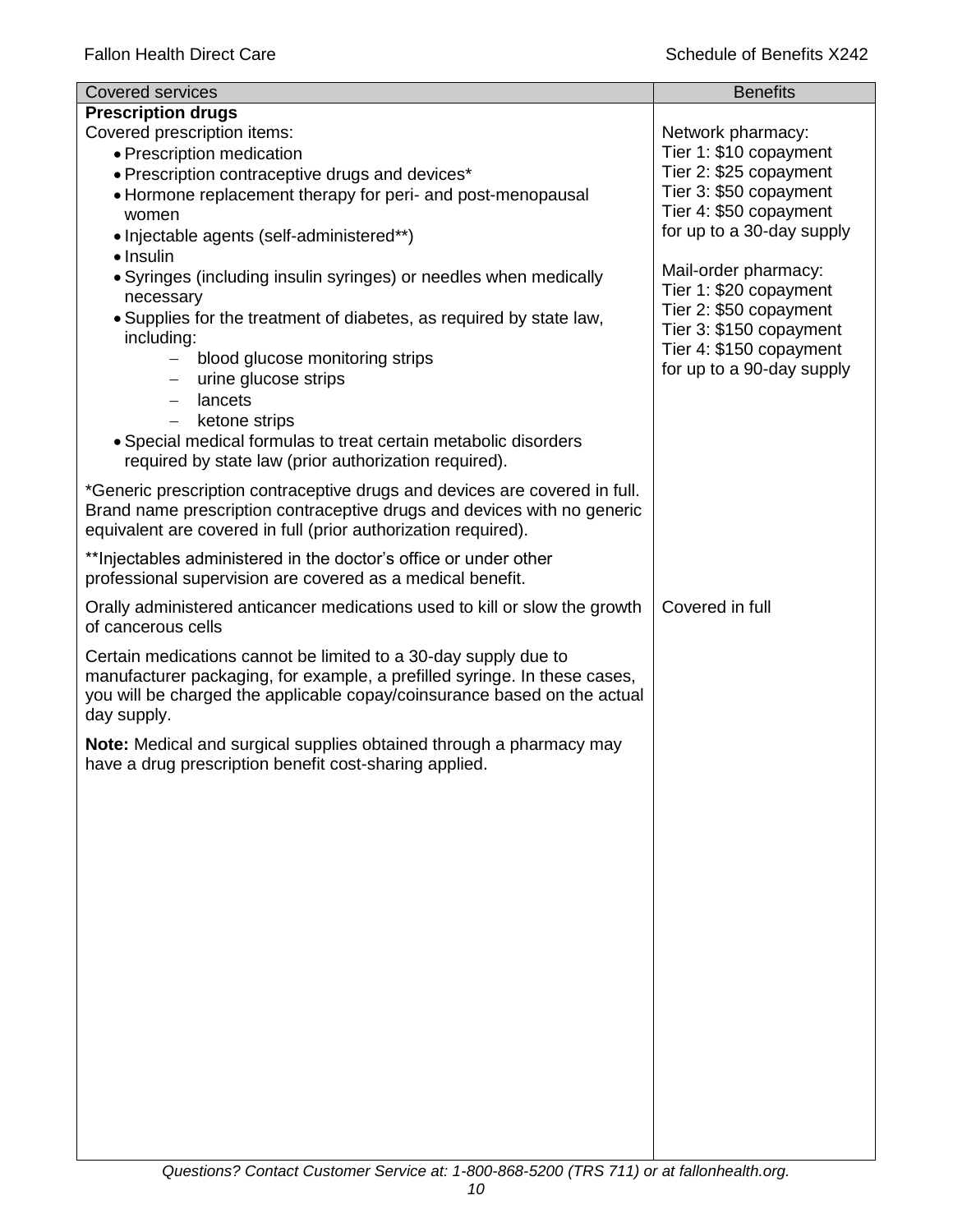|    | <b>Covered services</b>                                                                                                                                                                                                                                                                                                                                                                                                                                                             | <b>Benefits</b> |
|----|-------------------------------------------------------------------------------------------------------------------------------------------------------------------------------------------------------------------------------------------------------------------------------------------------------------------------------------------------------------------------------------------------------------------------------------------------------------------------------------|-----------------|
|    | <b>Preventive care</b>                                                                                                                                                                                                                                                                                                                                                                                                                                                              |                 |
| 1. | Routine physical exams for the prevention and detection of disease                                                                                                                                                                                                                                                                                                                                                                                                                  | Covered in full |
| 2. | Immunizations that are included on the formulary, that are for covered<br>medical benefits and that are ordered, supplied and administered by a<br>plan physician. If administered by a plan specialist, you will generally<br>need to obtain a referral to see the specialist.                                                                                                                                                                                                     | Covered in full |
|    | 3. A baseline mammogram for women age 35 to 40, and a yearly<br>mammogram for women age 40 and older                                                                                                                                                                                                                                                                                                                                                                                | Covered in full |
|    | 4. Routine gynecological care services, including an annual Pap smear<br>(cytological screening) and pelvic exam                                                                                                                                                                                                                                                                                                                                                                    | Covered in full |
| 5. | Routine eye exams, once in each 12-month period                                                                                                                                                                                                                                                                                                                                                                                                                                     | Covered in full |
| 6. | Hearing and vision screening                                                                                                                                                                                                                                                                                                                                                                                                                                                        | Covered in full |
|    | 7. Well-child care and pediatric services, at least six times during the<br>child's first year after birth, at least three times during the next year,<br>then at least annually until the child's sixth birthday. This includes the<br>following services, as recommended by the physician and in<br>accordance with state law:<br>physical examination<br>• history<br>measurements<br>sensory screening<br>neuropsychiatric evaluation<br>• development screening and assessment | Covered in full |
| 8. | Pediatric services including:<br>• appropriate immunizations<br>• hereditary and metabolic screening at birth<br>• newborn hearing screening test performed before the newborn<br>infant is discharged from the hospital or birthing center<br>• tuberculin tests, hematocrit, hemoglobin, and other appropriate<br>blood tests and urinalysis<br>• lead screening                                                                                                                  | Covered in full |
|    | 9. Female consultations, examinations, procedures, contraceptive<br>devices, and medical services related to the use of all contraceptive<br>methods*                                                                                                                                                                                                                                                                                                                               | Covered in full |
|    | 10. Tobacco counseling sessions with your primary physician or other<br>provider designed to create a plan to stop smoking.                                                                                                                                                                                                                                                                                                                                                         | Covered in full |
|    | * Prescription contraceptive devices are covered under the prescription<br>drug benefit.                                                                                                                                                                                                                                                                                                                                                                                            |                 |
|    |                                                                                                                                                                                                                                                                                                                                                                                                                                                                                     |                 |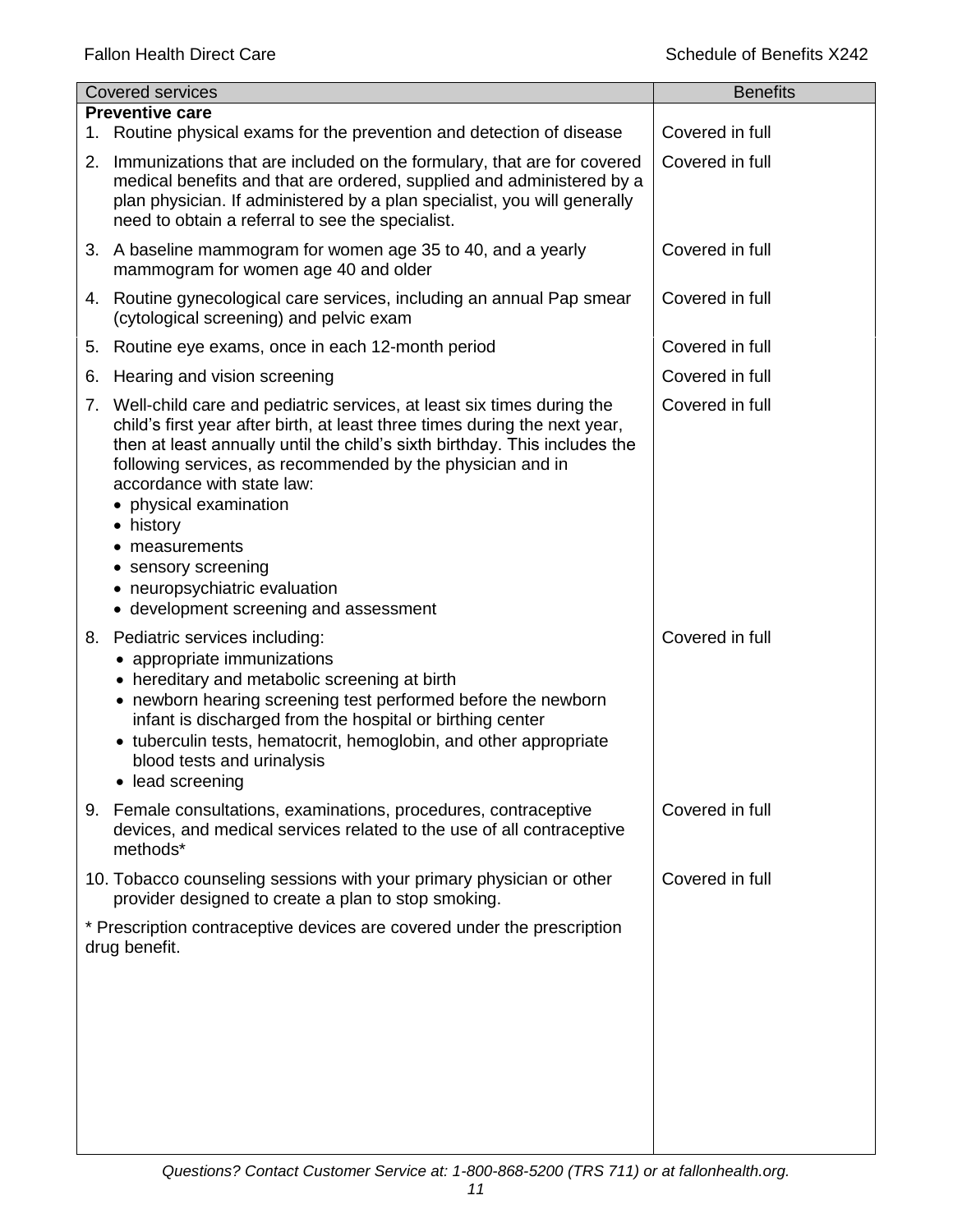| <b>Covered services</b>                                                                                                                                                                                                                                                                                                                                                                                                                            | <b>Benefits</b>                  |  |
|----------------------------------------------------------------------------------------------------------------------------------------------------------------------------------------------------------------------------------------------------------------------------------------------------------------------------------------------------------------------------------------------------------------------------------------------------|----------------------------------|--|
| <b>Reconstructive surgery</b><br>Referral and prior authorization required (unless provided by a Reliant<br>Medical Group specialist and you have a Reliant Medical Group PCP)<br>1. Inpatient hospital services including room and board in a semiprivate<br>room and the services and supplies that would ordinarily be furnished<br>to you while you are inpatient, including Massachusetts mandated<br>services for cleft lip and cleft palate | \$500 copayment per<br>admission |  |
| <b>Rehabilitation and habilitation services</b>                                                                                                                                                                                                                                                                                                                                                                                                    |                                  |  |
| Referral required<br>1. Physical and occupational therapy services are covered for up to 60<br>visits combined per benefit period when medically necessary with<br>PCP referral. After 60 combined physical and occupational therapy<br>visits, prior authorization based on medical necessity is required for<br>additional visits.                                                                                                               | \$40 copayment per visit         |  |
| 2. Medically necessary services for the diagnosis and treatment of<br>speech, hearing and language disorders when services are provided<br>by a plan provider who is a speech-language pathologist or<br>audiologist; and at a plan facility or a plan provider's office with a PCP<br>referral. After 30 speech therapy visits, prior authorization based on<br>medical necessity is required for additional visits.                              | \$40 copayment per visit         |  |
| 3. Cardiac rehabilitation services to treat cardiovascular disease in<br>accordance with state law and Department of Public Health<br>regulations                                                                                                                                                                                                                                                                                                  | Covered in full                  |  |
| 4. Medically necessary early intervention services delivered by a<br>certified early intervention specialist, according to operational<br>standards developed by the Department of Public Health, for children<br>from birth to their third birthday.                                                                                                                                                                                              | Covered in full                  |  |
| 5. Pulmonary rehabilitation services for chronic obstructive pulmonary<br>disease (COPD) are covered for up to two one-hour sessions per day,<br>for up to 36 lifetime sessions.                                                                                                                                                                                                                                                                   | Covered in full                  |  |
| <b>Skilled nursing facility services</b>                                                                                                                                                                                                                                                                                                                                                                                                           |                                  |  |
| Referral and prior authorization required<br>1. Inpatient hospital services, for up to 100 days in each benefit period<br>provided criteria is met, including room and board in a semiprivate<br>room and the services and supplies that would ordinarily be furnished<br>to you while you are an inpatient                                                                                                                                        | \$500 copayment per<br>admission |  |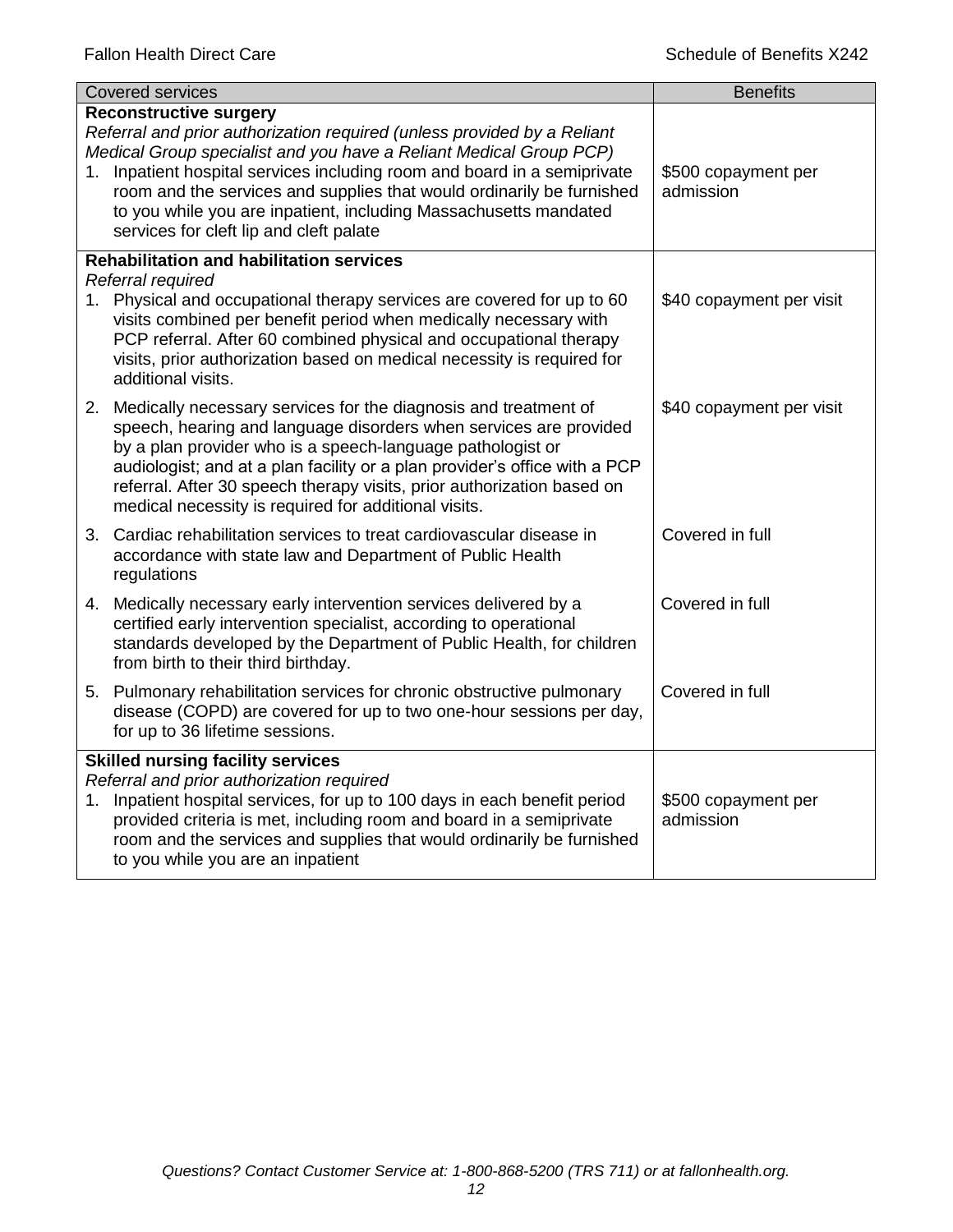# **Addendum Pediatric Dental Services**

#### This addendum is part of your *Member Handbook/Evidence of Coverage*.

This addendum provides you with the cost-sharing that you are responsible for when you get covered pediatric dental care from a plan dentist for members under the age of 19. For a list of plan dentists, go to fallonhealth.org or call Customer Service at 1-800-868-5200 (TRS 711).

## **Preventive and Diagnostic Services**

|                                                                                    | <b>Benefits</b> |
|------------------------------------------------------------------------------------|-----------------|
| <b>Preventive and Diagnostic Services</b>                                          |                 |
| Comprehensive Evaluation (once per lifetime per provider or location)<br>$\bullet$ |                 |
| Periodic Oral Exams (two per benefit period)<br>٠                                  |                 |
| Limited oral evaluation (two per benefit period)<br>٠                              |                 |
| Full mouth x-rays (once every 36 months per provider or location)                  |                 |
| Panoramic x-rays (once every 36 months per provider or location)<br>٠              |                 |
| Bitewing x-rays (two per benefit period)                                           | Covered in full |
| Single tooth x-rays (one per visit)                                                |                 |
| Teeth cleaning, including minor scaling procedures (two per benefit period)        |                 |
| Fluoride Treatments (one per day per provider or location)                         |                 |
| Space maintainers                                                                  |                 |
| Sealants (Please note: Sealants are not covered on previously restored             |                 |
| teeth) (Once every 36 months per provider or location)                             |                 |

# **Basic Covered Services**

|                                                                           | <b>Benefits</b> |
|---------------------------------------------------------------------------|-----------------|
| <b>Basic Covered Services</b>                                             |                 |
| Amalgam restorations (once per benefit period per tooth)<br>$\bullet$     |                 |
| Composite resin restorations (once per benefit period per tooth)          |                 |
| Recement crowns/onlays<br>$\bullet$                                       |                 |
| Rebase or reline dentures (once every 24 months)                          |                 |
| Root canals on permanent teeth (once per lifetime per tooth)<br>$\bullet$ |                 |
| Prefabricated stainless steel crowns (once per lifetime per tooth)        |                 |
| Periodontal scaling and root planning (once every 36 months)<br>$\bullet$ | 25% coinsurance |
| Simple extractions (once per lifetime per tooth, erupted or exposed root) |                 |
| Surgical extractions (once per lifetime per tooth)                        |                 |
| Vital pulpotomy                                                           |                 |
| Apeicocectomy                                                             |                 |
| Palliative care                                                           |                 |
| Anesthesia                                                                |                 |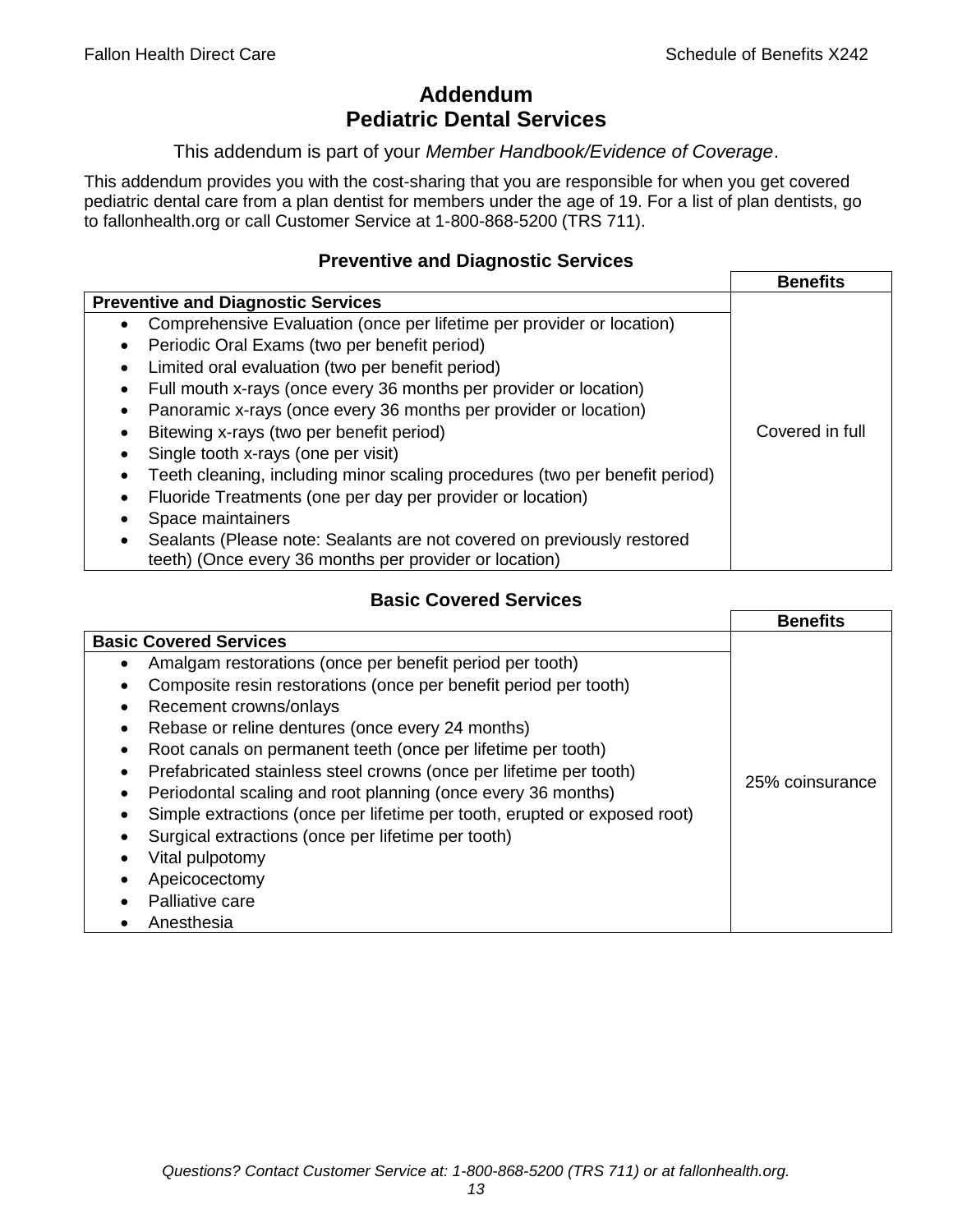# **Major Restorative Services**

|                                                                                                    | <b>Benefits</b> |
|----------------------------------------------------------------------------------------------------|-----------------|
| <b>Major Restorative Services</b>                                                                  |                 |
| Crown, resin (once every 60 months per tooth)<br>$\bullet$                                         |                 |
| Porcelain/ceramic crowns (once every 60 months per tooth)<br>$\bullet$                             | 50% coinsurance |
| Porcelain fused to metal/mobile/high noble crowns (once every 60 months<br>$\bullet$<br>per tooth) |                 |
| Partial and complete dentures (once every 84 months)                                               |                 |

## **Orthodontia**

|                                                                                                                                                                                                                                                                        | <b>Benefits</b> |
|------------------------------------------------------------------------------------------------------------------------------------------------------------------------------------------------------------------------------------------------------------------------|-----------------|
| Orthodontia                                                                                                                                                                                                                                                            |                 |
| Coverage is provided for services under the following conditions: only when<br>medically necessary; patient must have severe and handicapping malocclusion as<br>defined by HLD index score of 28 and/or one or more auto qualifiers. Prior<br>authorization required. | 50% coinsurance |

# **Related exclusions**

1. Any service that is not listed in this addendum is not covered.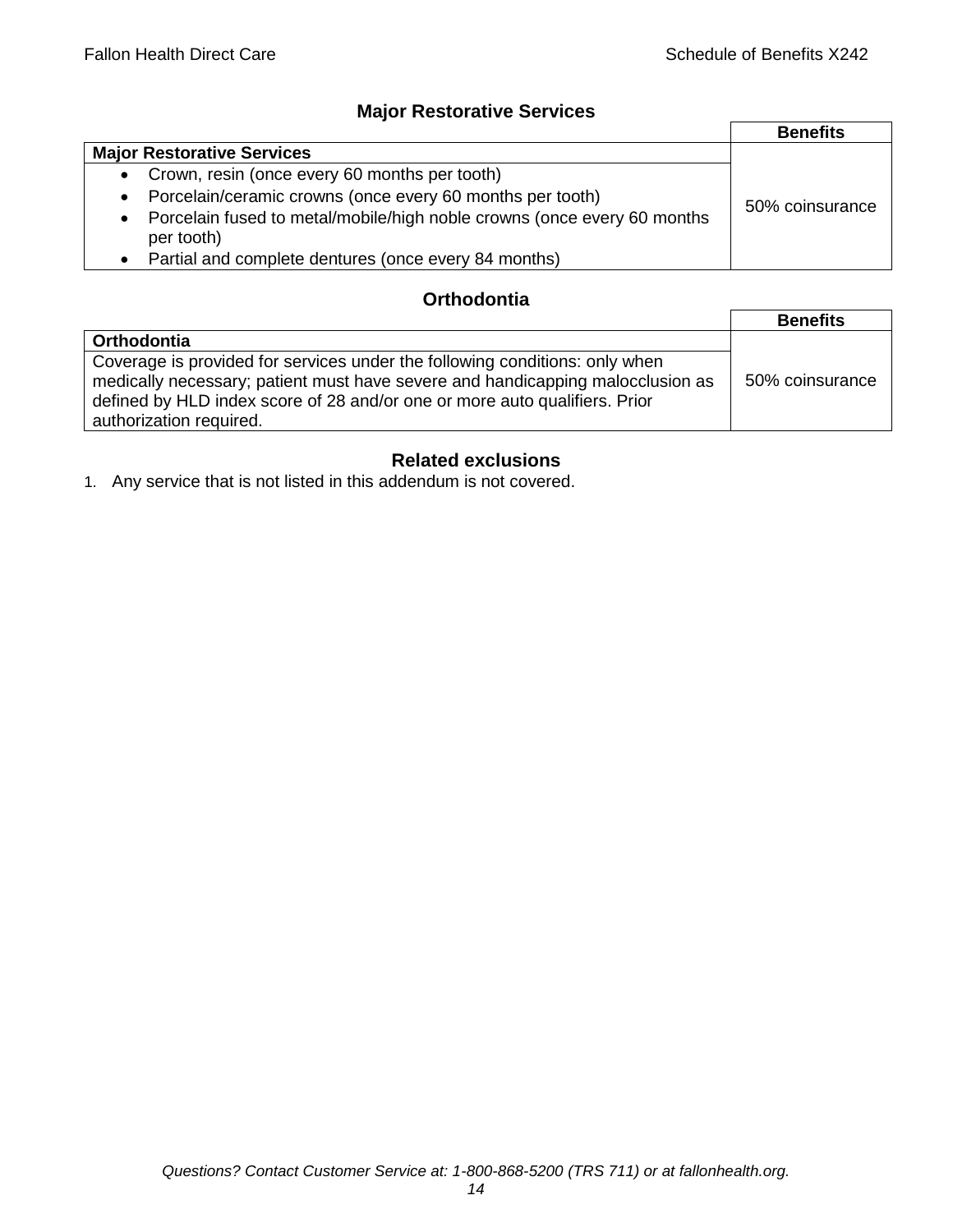# **Addendum Pediatric Vision Services**

This addendum is part of your *Member Handbook/Evidence of Coverage*.

This addendum provides you with the cost-sharing that you are responsible for when you get covered pediatric vision care from a plan vision provider for members under the age of 19. For more information about your eye and vision care benefits, including a list of plan vision providers, go to fallonhealth.org or call Customer Service at 1-800-868-5200 (TRS 711).

| Eye exam<br>\$0<br>Exam with dilation as necessary, once per calendar year<br><b>Frames</b><br>\$0<br>One designated set, once per calendar year<br>Lenses:<br><b>Standard lenses</b><br>\$0<br>Single vision<br>\$0<br><b>Bifocal</b><br><b>Trifocal</b><br>\$0<br>\$0<br>Lenticular<br>Progressive lenses<br>\$0<br>Standard<br>\$0 for first \$120 of retail cost,<br>Premium<br>80% of any additional retail cost.<br>Lens options<br>Choice of plastic or glass lenses<br>\$0<br>\$0<br>UV treatment<br>Tint – includes fashion and gradient tinting, and<br>\$0<br>oversized and glass-grey #3 prescription sunglass<br>lenses<br>\$0<br>Standard plastic scratch coating<br>\$0<br>Standard polycarbonate (kids)<br>\$0<br>Plastic photosensitive lenses<br>Other options:<br>Intermediate vision lenses<br>\$0<br>\$45<br>Standard anti-reflective<br>80% of retail cost<br>Photochromic plastic<br><b>Blended segment lenses</b><br>80% of retail cost |
|-----------------------------------------------------------------------------------------------------------------------------------------------------------------------------------------------------------------------------------------------------------------------------------------------------------------------------------------------------------------------------------------------------------------------------------------------------------------------------------------------------------------------------------------------------------------------------------------------------------------------------------------------------------------------------------------------------------------------------------------------------------------------------------------------------------------------------------------------------------------------------------------------------------------------------------------------------------------|
|                                                                                                                                                                                                                                                                                                                                                                                                                                                                                                                                                                                                                                                                                                                                                                                                                                                                                                                                                                 |
|                                                                                                                                                                                                                                                                                                                                                                                                                                                                                                                                                                                                                                                                                                                                                                                                                                                                                                                                                                 |
|                                                                                                                                                                                                                                                                                                                                                                                                                                                                                                                                                                                                                                                                                                                                                                                                                                                                                                                                                                 |
|                                                                                                                                                                                                                                                                                                                                                                                                                                                                                                                                                                                                                                                                                                                                                                                                                                                                                                                                                                 |
|                                                                                                                                                                                                                                                                                                                                                                                                                                                                                                                                                                                                                                                                                                                                                                                                                                                                                                                                                                 |
|                                                                                                                                                                                                                                                                                                                                                                                                                                                                                                                                                                                                                                                                                                                                                                                                                                                                                                                                                                 |
|                                                                                                                                                                                                                                                                                                                                                                                                                                                                                                                                                                                                                                                                                                                                                                                                                                                                                                                                                                 |
|                                                                                                                                                                                                                                                                                                                                                                                                                                                                                                                                                                                                                                                                                                                                                                                                                                                                                                                                                                 |
|                                                                                                                                                                                                                                                                                                                                                                                                                                                                                                                                                                                                                                                                                                                                                                                                                                                                                                                                                                 |
|                                                                                                                                                                                                                                                                                                                                                                                                                                                                                                                                                                                                                                                                                                                                                                                                                                                                                                                                                                 |
|                                                                                                                                                                                                                                                                                                                                                                                                                                                                                                                                                                                                                                                                                                                                                                                                                                                                                                                                                                 |
|                                                                                                                                                                                                                                                                                                                                                                                                                                                                                                                                                                                                                                                                                                                                                                                                                                                                                                                                                                 |
|                                                                                                                                                                                                                                                                                                                                                                                                                                                                                                                                                                                                                                                                                                                                                                                                                                                                                                                                                                 |
|                                                                                                                                                                                                                                                                                                                                                                                                                                                                                                                                                                                                                                                                                                                                                                                                                                                                                                                                                                 |
|                                                                                                                                                                                                                                                                                                                                                                                                                                                                                                                                                                                                                                                                                                                                                                                                                                                                                                                                                                 |
|                                                                                                                                                                                                                                                                                                                                                                                                                                                                                                                                                                                                                                                                                                                                                                                                                                                                                                                                                                 |
|                                                                                                                                                                                                                                                                                                                                                                                                                                                                                                                                                                                                                                                                                                                                                                                                                                                                                                                                                                 |
|                                                                                                                                                                                                                                                                                                                                                                                                                                                                                                                                                                                                                                                                                                                                                                                                                                                                                                                                                                 |
|                                                                                                                                                                                                                                                                                                                                                                                                                                                                                                                                                                                                                                                                                                                                                                                                                                                                                                                                                                 |
|                                                                                                                                                                                                                                                                                                                                                                                                                                                                                                                                                                                                                                                                                                                                                                                                                                                                                                                                                                 |
|                                                                                                                                                                                                                                                                                                                                                                                                                                                                                                                                                                                                                                                                                                                                                                                                                                                                                                                                                                 |
|                                                                                                                                                                                                                                                                                                                                                                                                                                                                                                                                                                                                                                                                                                                                                                                                                                                                                                                                                                 |
|                                                                                                                                                                                                                                                                                                                                                                                                                                                                                                                                                                                                                                                                                                                                                                                                                                                                                                                                                                 |
|                                                                                                                                                                                                                                                                                                                                                                                                                                                                                                                                                                                                                                                                                                                                                                                                                                                                                                                                                                 |
|                                                                                                                                                                                                                                                                                                                                                                                                                                                                                                                                                                                                                                                                                                                                                                                                                                                                                                                                                                 |
|                                                                                                                                                                                                                                                                                                                                                                                                                                                                                                                                                                                                                                                                                                                                                                                                                                                                                                                                                                 |
|                                                                                                                                                                                                                                                                                                                                                                                                                                                                                                                                                                                                                                                                                                                                                                                                                                                                                                                                                                 |
|                                                                                                                                                                                                                                                                                                                                                                                                                                                                                                                                                                                                                                                                                                                                                                                                                                                                                                                                                                 |
| <b>Polarized lenses</b><br>80% of retail cost                                                                                                                                                                                                                                                                                                                                                                                                                                                                                                                                                                                                                                                                                                                                                                                                                                                                                                                   |
| 80% of retail cost<br>Premium anti-reflective costing                                                                                                                                                                                                                                                                                                                                                                                                                                                                                                                                                                                                                                                                                                                                                                                                                                                                                                           |
| Ultra anti-reflective coating<br>80% of retail cost                                                                                                                                                                                                                                                                                                                                                                                                                                                                                                                                                                                                                                                                                                                                                                                                                                                                                                             |
| Hi-Index lenses<br>80% of retail cost                                                                                                                                                                                                                                                                                                                                                                                                                                                                                                                                                                                                                                                                                                                                                                                                                                                                                                                           |
| 80% of retail cost<br>Other add-ons                                                                                                                                                                                                                                                                                                                                                                                                                                                                                                                                                                                                                                                                                                                                                                                                                                                                                                                             |
| 60% of retail<br>Additional complete pairs of eyewear                                                                                                                                                                                                                                                                                                                                                                                                                                                                                                                                                                                                                                                                                                                                                                                                                                                                                                           |
|                                                                                                                                                                                                                                                                                                                                                                                                                                                                                                                                                                                                                                                                                                                                                                                                                                                                                                                                                                 |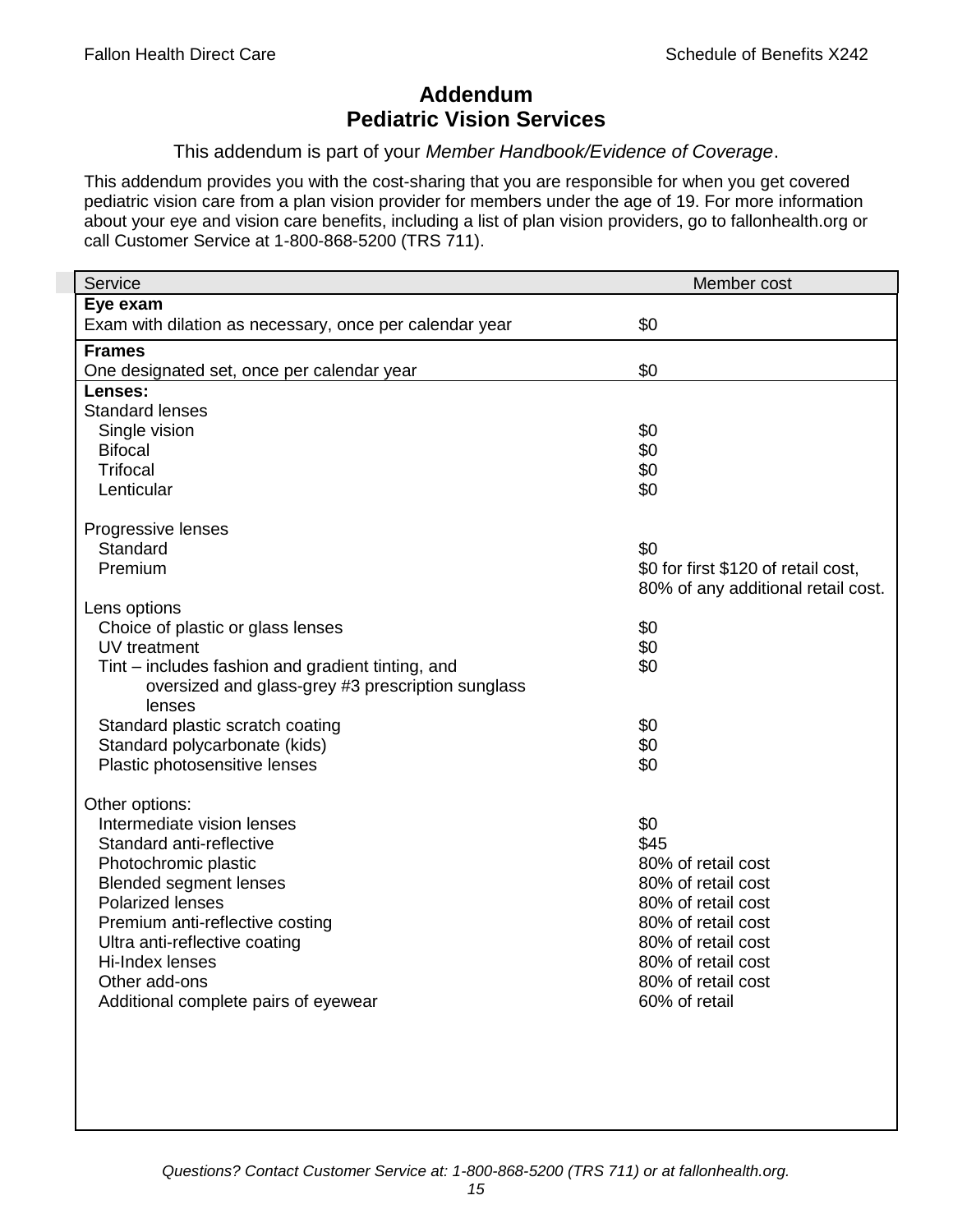| <b>Contact lenses</b><br>One pair of conventional contact lenses, in place of<br>eyeglass lenses                                                                                                                                                                                                                     | \$0 for first \$150 of retail cost,<br>75% of any additional retail cost. |
|----------------------------------------------------------------------------------------------------------------------------------------------------------------------------------------------------------------------------------------------------------------------------------------------------------------------|---------------------------------------------------------------------------|
| In place of a pair of conventional contact lenses, the<br>member may elect either of the following options:<br>Up to a 6 month supply of monthly or two-week<br>$\bullet$<br>single vision spherical or toric contact lenses<br>Up to a 3 month supply of daily disposable single<br>vision spherical contact lenses |                                                                           |
|                                                                                                                                                                                                                                                                                                                      | Up to \$55<br>10% discount from retail price                              |
| Standard contact lens fit and follow-up<br>Premium contact lens fit and follow-up                                                                                                                                                                                                                                    | 85% of retail cost                                                        |
| Additional conventional contact lenses                                                                                                                                                                                                                                                                               |                                                                           |
| Medically necessary contact lenses, in place of other<br>eyewear                                                                                                                                                                                                                                                     | \$0                                                                       |
| Low vision services                                                                                                                                                                                                                                                                                                  | \$0                                                                       |
| •One comprehensive low vision evaluation, once<br>every five years, when medically necessary                                                                                                                                                                                                                         | \$0                                                                       |
| • Follow-up care, four visits in any five year period,<br>when medically necessary<br>.Low vision aids, such as high-power spectacles,<br>magnifiers, and telescopes, once every 24<br>months, when medically necessary                                                                                              | 25% of retail cost                                                        |
| Additional discounts on vision items are available; see<br>a plan provider or contact the plan for details.                                                                                                                                                                                                          |                                                                           |

# **Related exclusions**

- 1. Orthoptic or vision training, subnormal vision aids and any associated supplemental testing; Aniseikonic lenses.
- 2. Medical and/or surgical treatment of the eye, eyes or supporting structures.
- 3. Any eye or vision examination, or any corrective eyewear required by a policyholder as a condition of employment; Safety eyewear.
- 4. Services provided as a result of any Workers' Compensation law, or similar legislation, or required by any governmental agency or program whether federal, state or subdivisions thereof.
- 5. Non-prescription lenses and/or contact lenses.
- 6. Non-prescription sunglasses.
- 7. Two pair of glasses in lieu of bifocals.
- 8. Services rendered after the date an insured person ceases to be covered under the policy, except when vision materials ordered before coverage ended are delivered, and the services rendered to the insured person are within 31 days from the date of such order.
- 9. Services or materials provided by any other group benefit plan providing vision care.
- 10. Lost or broken lenses, frames, glasses, or contact lenses will not be replaced except in the next benefit period when vision materials would become available.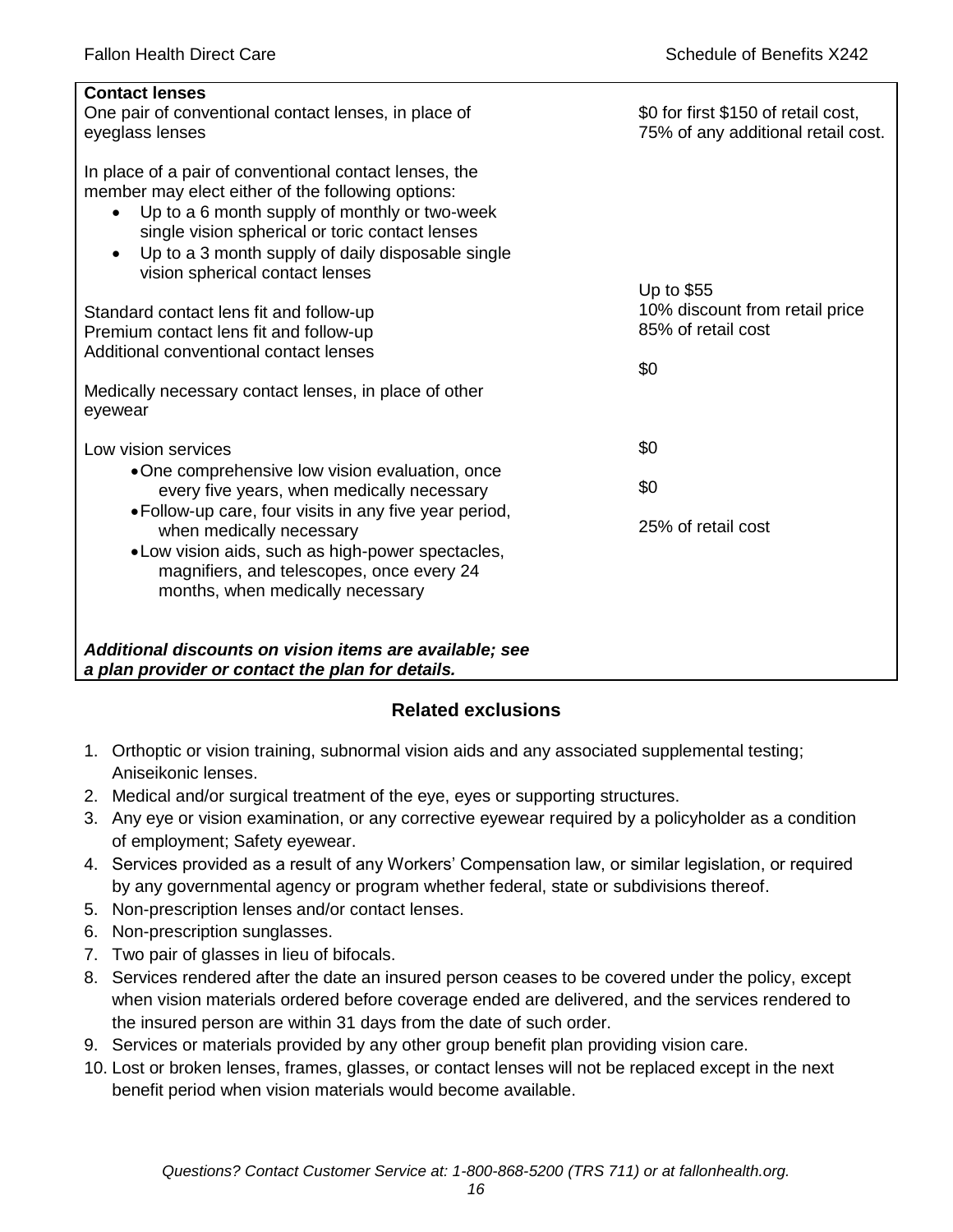# Notice of nondiscrimination

Fallon Health complies with applicable Federal civil rights laws and does not discriminate on the basis of race, color, national origin, age, disability or sex. Fallon does not exclude people or treat them differently because of race, color, national origin, age, disability or sex.

Fallon Health:

- Provides free aids and services to people with disabilities to communicate effectively with us, such as:
	- o Qualified sign language interpreters
	- $\circ$  Written information in other formats (large print, audio, accessible electronic formats, other formats)
- Provides free language services to people whose primary language is not English, such as:
	- o Qualified interpreters
	- o Information written in other languages

If you need these services, contact Customer Service at the phone number on the back of your member ID card, or by email at cs@fallonhealth.org.

If you believe that Fallon Health has failed to provide these services or discriminated in another way on the basis of race, color, national origin, age, disability or sex, you can file a grievance with:

Compliance Director Fallon Health 10 Chestnut St. Worcester, MA 01608

Phone: 1-508-368-9988 (TRS 711) Email: compliance@fallonhealth.org

You can file a grievance in person or by mail, fax or email. If you need help filing a grievance, the Compliance Director is available to help you.

You can also file a civil rights complaint with the U.S. Department of Health and Human Services, Office for Civil Rights, electronically through the Office for Civil Rights Complaint Portal, available at https://ocrportal.hhs.gov/ocr/portal/lobby.jsf, or by mail or phone at:

U.S. Department of Health and Human Services 200 Independence Avenue SW., Room 509F, HHH Building Washington, D.C., 20201

Phone: 1-800-368-1019 (TDD: 1-800-537-7697)

Complaint forms are available at http://www.hhs.gov/ocr/office/file/index.html.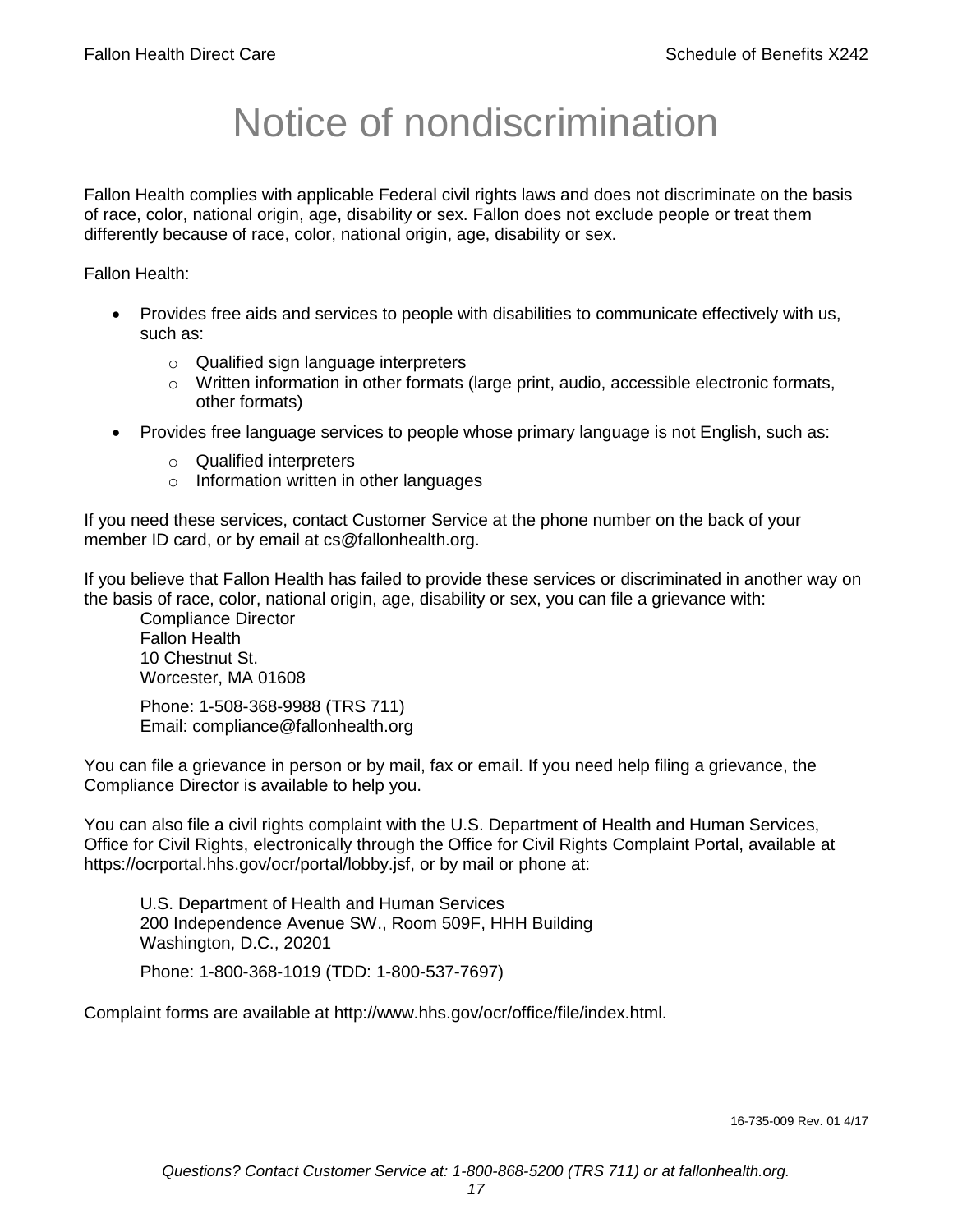# Important!

If you, or someone you're helping, has questions about Fallon Health, you have the right to get help and information in your language at no cost. To talk to an interpreter, call 1-800-868-5200.

#### **Spanish:**

Si usted, o alguien a quien usted está ayudando, tiene preguntas acerca de Fallon Health, tiene derecho a obtener ayuda e información en su idioma sin costo alguno. Para hablar con un intérprete, llame al 1-800-868-5200.

#### **Portuguese:**

Se você, ou alguém a quem você está ajudando, tem perguntas sobre o Fallon Health, você tem o direito de obter ajuda e informação em seu idioma e sem custos. Para falar com um intérprete, ligue para 1-800-868-5200.

#### **Chinese:**

如果您,或是您正在協助的對象,有關於[插入項目的名稱 Fallon Health 方面的問題,您有權利免費以您的母語得到幫助和訊息。洽詢一位翻譯員,請撥電話 [在此插入數字 1- 800-868-5200.

#### **Haitian Creole:**

Si oumenm oswa yon moun w ap ede gen kesyon konsènan Fallon Health, se dwa w pou resevwa asistans ak enfòmasyon nan lang ou pale a, san ou pa gen pou peye pou sa. Pou pale avèk yon entèprèt, rele nan 1-800-868-5200.

#### **Vietnamese:**

Nếu quý vị, hay người mà quý vị đang giúp đỡ, có câu hỏi về Fallon Health, quý vị sẽ có quyền được giúp và có thêm thông tin bằng ngôn ngữ của mình miễn phí. Để nói chuyện với một thông dịch viên, xin gọi 1-800-868-5200.

#### **Russian:**

Если у вас или лица, которому вы помогаете, имеются вопросы по поводу Fallon Health, то вы имеете право на бесплатное получение помощи и информации на вашем языке. Для разговора с переводчиком позвоните по телефону 1-800-868-5200.

#### **Arabic:**

إن كان لديك أو لدى شخص تساعده أسئلة بخصوص Health Fallon، فلديك الحق في الحصول على المساعدة والمعلومات الضرورية بلغتك من دون اية تكلفة .للتحدث مع مترجم اتصل ب .1-800-868-5200

## **Khmer/Cambodian:**

ប្រសិនបរើអ្នក ឬនរណាម្ននក់ដែលអ្នកកំពុងដែជួយ ម្ននសំណួរអ្៎ពី Fallon Health បេ, អ្នកម្ននសិេធិេេ្លលជំនួយនិងព័ែ៌ម្នន បៅកនុងភាសា ររស់អ្នក រោយម្ិនអ្ស់រ្ំ ក់ ។ ដររំម្ រនី ិយាយជាម្ួយអ្នក កែប្រ សូ ម្ 1-800-868-5200 ។

*Questions? Contact Customer Service at: 1-800-868-5200 (TRS 711) or at fallonhealth.org.*